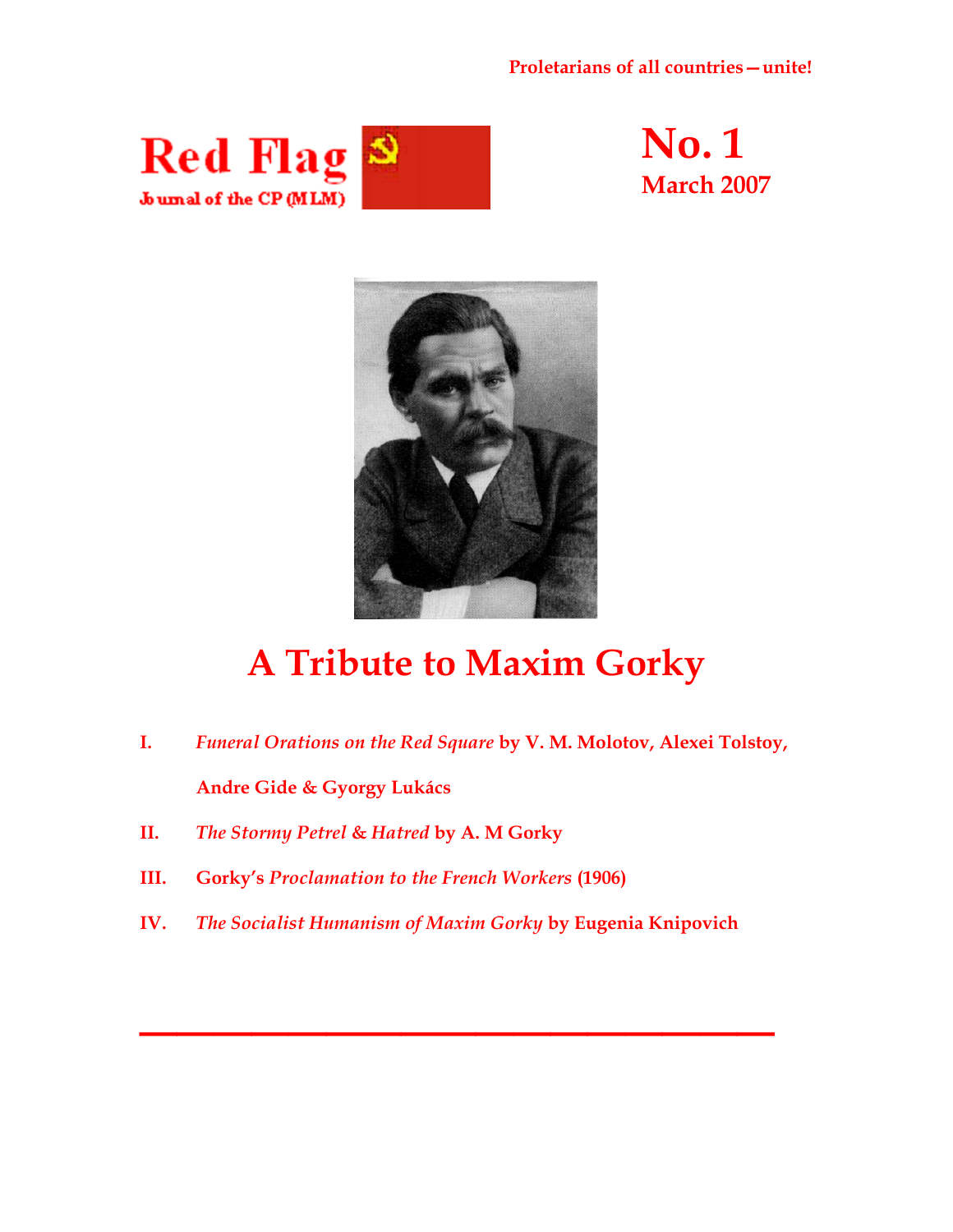## **Maxim Gorky 1868-1936:**  *Eulogies from his funeral on the Red Square[\\*](#page-1-0)*

*Translated from the German by S. D. Kogan*

### **V. M. Molotov**

*On Behalf of the Council of People's Commissars of the USSR and the Central Committee of the CPSU*

### *Comrades:*

Bidding farewell today to Maxim Gorky, we, his friends and countless admiring readers, feel as if some brilliant particle of our own life has departed forever into the past. Millions of persons are



experiencing this feeling. From the very depth of his spirit, Gorky stood close to us, the people of his epoch, to whom he gave so much in the writings of a genius, in his boundless love for the toilers and his struggle for the freedom of man and by the example of his entire, splendidly unique life.

In order to become the great writer we know, Gorky had during the course of long years to fight a stubborn struggle to break away from heavy need and sorrow

 $\overline{a}$ 

beginning in his early childhood. Not a few times was he thrown to the depths in

which many talented and gifted man has perished. For the sake of daily bread, he had to labor much for big and little capitalists—as painter, baker, clerk, stevedore, hired man.

None of the great writers of our country, ay! and of other countries, knew so closely the life of "the depths" of the people under capitalism. None of them personally experienced so much of the ferocity and infamy of the masters and exploiters. None of them had even seen with his own eyes so many people tortured by slave labor and broken under the yoke of capital as our Gorky, in whom all this suffering was forged into irreconcilable and revolutionary hatred towards the capitalist system, and boundless faith in the liberating power of Communism.

That is why the workers, all toilers see in Gorky *themselves, their own* man, *their own* life and fate, *their* future. That is why Gorky was loved, is loved and will be loved so much by the toilers of our own and other countries. Gorky created immortal characters—the people of his times.

His artistic figures of the capitalist, the rapacious profiteer, the fusty philistine of the provincial backwaters, the selfish, parasitic bourgeois intellectual and other gentlemen of old pre-revolutionary Russia are indelibly stamped in one's memory. The proletarian writer Maxim Gorky looked into their very souls and revealed in his works their very nature as oppressors of the masses of the people.

<span id="page-1-0"></span><sup>\*</sup> From *International Literature*, No. 8 August 1936.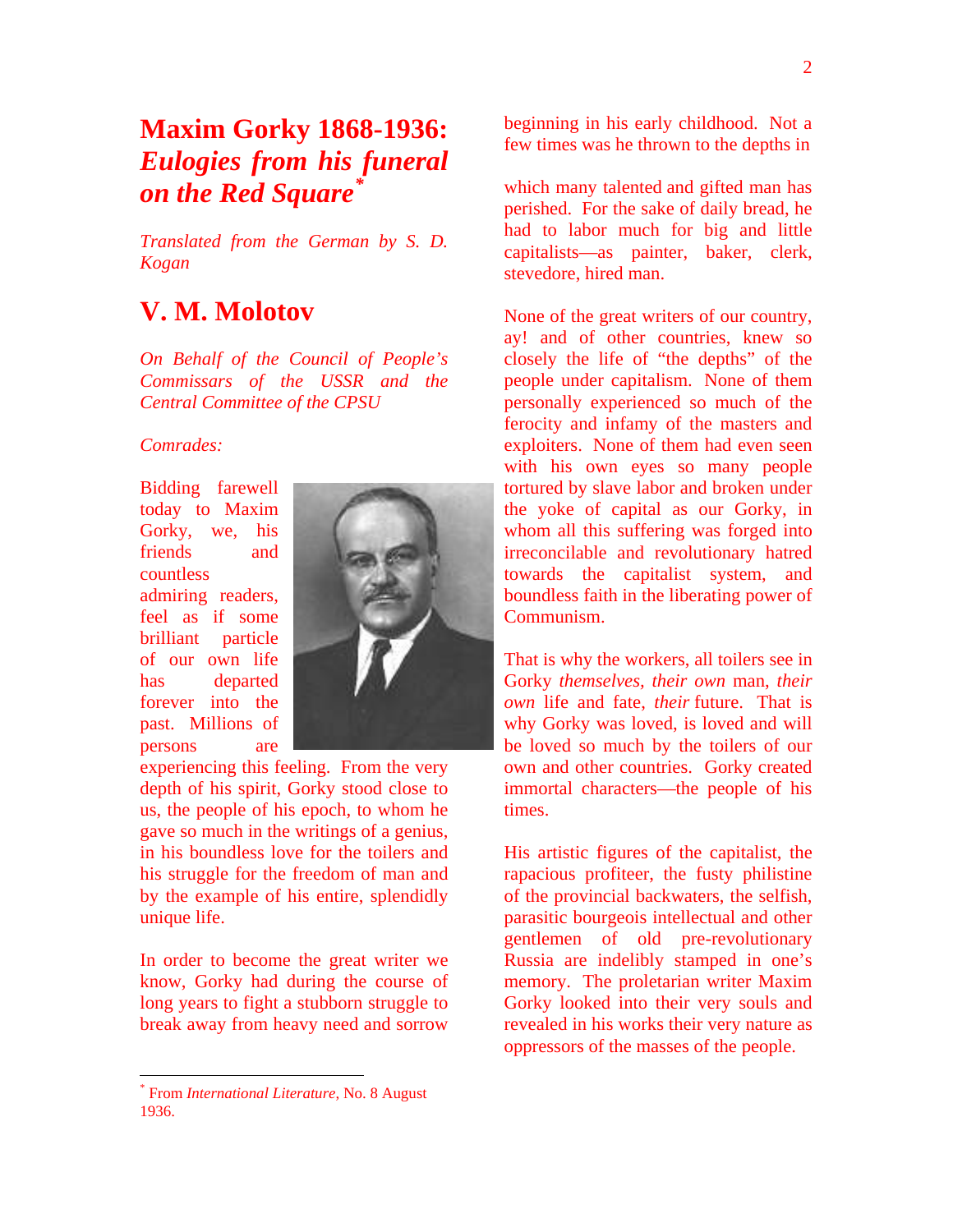He gave many vivid and forceful examples of the depths of nothingness to which the brutal capitalist system had reduced some "rolling stone" off-spring of bourgeois sections of society. At the same time Gorky, as a magnificent artist of the proletariat, drew remarkable portraits of freedom-loving and selfless people who would not accept oppression and the slime of life; he gave the best and most expressive pictures of proletarian revolutionaries, picture burning with the warmth of the sincere feel of an artist-genius. Maxim Gorky has millions of admiring readers. Their ranks will grow and grow for a long time to come.

In his powerful influence on Russian literature, Gorky stands with such giants as Pushkin, Gogol, Tolstoy, as the one who best carried on in our times their great traditions. The influence of Gorky's artistic writings on the destinies of our Revolution is more direct and more forceful than the influence of any other of our writers. Therefore it is precisely Gorky who is the genuine begetter of proletarian, socialist literature in our land and in the eyes of the toilers of the whole world.

Maxim Gorky came in his own special way as a great artist into the ranks of warriors for Communism. He came into our ranks even before the revolutionary uplift of 1905, but he came with the already unfolded banners of a storm petrel of the Revolution. Gorky began his revolutionary literary life in an epoch of cumulative revolutionary outburst and soon stood completely and organically on the platform of the working class, became a close friend of the great Lenin in the struggle for Communism. It reflects the grandeur of Gorky that his

shining mind, closeness to the people, self-sacrificing and gigantic labor upon the mastery of the cultural achievements of human culture made him a supreme friend of the toilers and majestic inspiration in the struggle for the cause of Communism.

To his last breath Gorky lived as one in thought and feeling with those who with such enthusiasm are now building the new socialist society under the leadership of the Party of Lenin and Stalin. To the last day of his life his eyes sparkled with the fire of unyielding struggle against enemies of the toilers, the fascists and all other oppressors, the assassins of culture and the instigators of war. Every success of the toilers in our country, the successes of the Stakhanovites, the new forms of activity among women, the increase of the harvest and of labor productivity, the exposure of sorties and plots on the part of the enemy, the strengthening of the defense of the country, and above all, the cultural growth of the masses, the growth of literature and art made him as happy as an ardent youth and a venerable sage. Gorky's example teaches us much.

Gorky was a *literary genius*. Literary men, artists in words, may learn from this example the power which words have when they serve in the struggle for the happiness of man and of humanity, when these words reach the hearts of men and of peoples.

Gorky was *a great son of a great people*. For simple folk, for toilers, the example of Gorky shows that our people, like other peoples, is rich in glorious talents which formerly were able only in exceptional circumstances to rise from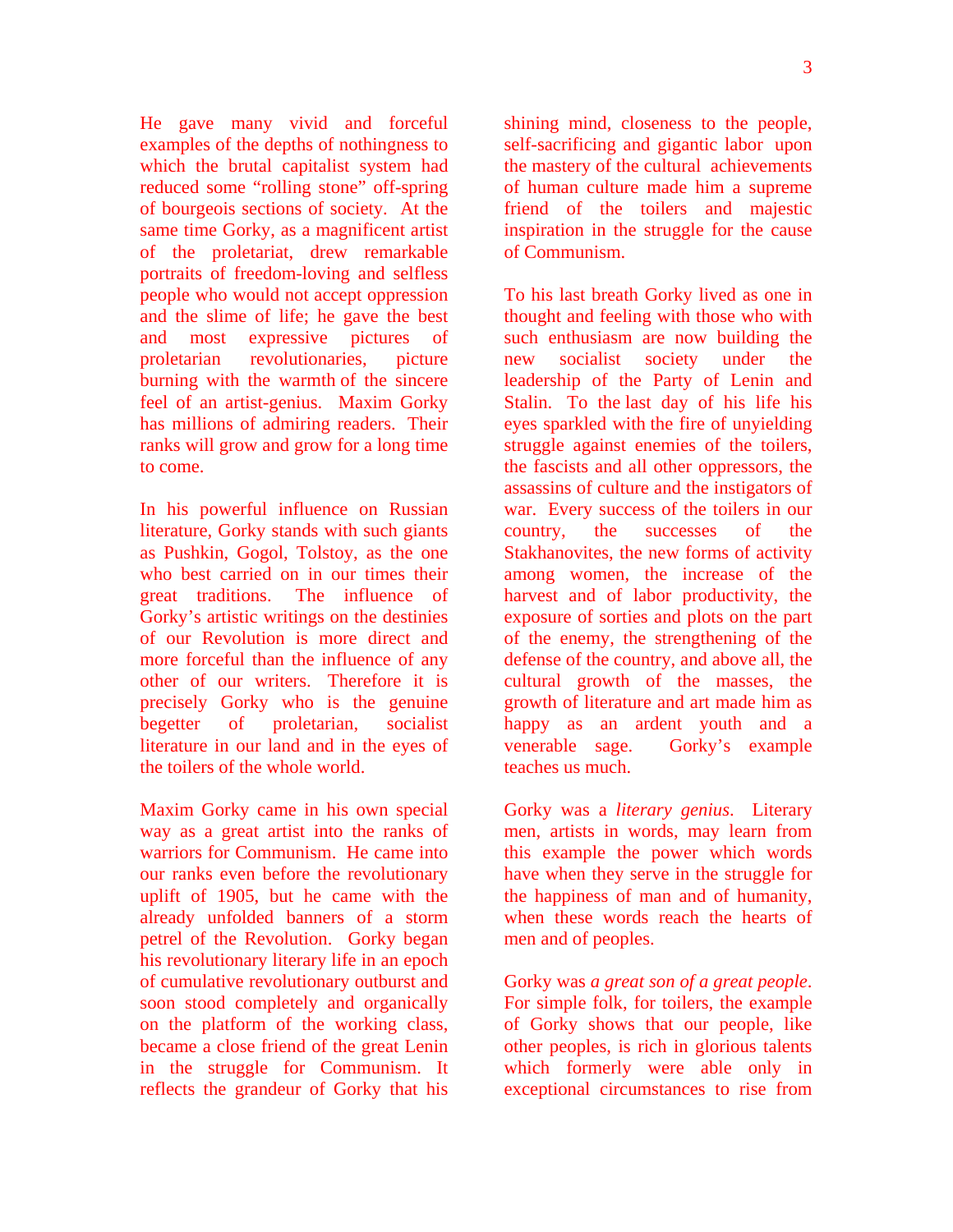the depths but for which there is now open a free path to full flowering, to victories and to glory. Gorky was a *supreme friend of the toilers and an inspirer of the struggle for Communism.* Is any further proof needed that humanity's finest men, those who have reached the heights of culture and of deep comprehension of the secret dreams of the peoples about their happiness, give their energies supremely and without reserve to the cause of Communism, and in so doing find their highest satisfaction? This in itself shows that the cause of Communism is on the way to its full triumph. Since Lenin, the death of Gorky is the heaviest loss for our country and for humanity. Our strength is in this: the people of the Soviet land to whom Gorky devoted all his tremendous talent and his mighty heart has already risen up on powerful feet, has provided space for the development of its own immeasurable energies and talents, and by this very fact is triumphantly incarnating the hopes and dream of the best representatives of humanity.



 $\frac{1}{2}$  ,  $\frac{1}{2}$  ,  $\frac{1}{2}$  ,  $\frac{1}{2}$  ,  $\frac{1}{2}$  ,  $\frac{1}{2}$  ,  $\frac{1}{2}$  ,  $\frac{1}{2}$  ,  $\frac{1}{2}$  ,  $\frac{1}{2}$  ,  $\frac{1}{2}$  ,  $\frac{1}{2}$  ,  $\frac{1}{2}$  ,  $\frac{1}{2}$  ,  $\frac{1}{2}$  ,  $\frac{1}{2}$  ,  $\frac{1}{2}$  ,  $\frac{1}{2}$  ,  $\frac{1$ 

#### **Song of the Stormy Petrel (1901)**

#### **By A. M. Gorky**

**Over dull grey wastes of water winds are massing darkening storm-clouds. There 'twixt clouds and surging sea-waves proudly soars the Stormy Petrel, darting sheer like jet-black lightening. Now he skims the foam with wing-tip, now—and arrow shooting cloudward, he cries boldly—clouds hear gladness in that cry so fierce and daring. In that crying—thirst for tempest! Mighty of anger, flame of passion, certainty of final triumph hear the storm clouds in that crying. Sea-gulls moan in fear of tempest moan and whirl above the waters fain to bury deep their terror underneath the surging billows. And the grebes, too, moan in panic,— They, denied the joys of battle, fear the raucous blasts of thunder. Foolish penguins hide fat bodies timidly behind cliff-crags... And alone the Stormy Petrel soars in freedom, proud and dauntless over foaming grey sea waters. Ever darker, ever lower sink the clouds down to the sea-waves, billows wail, toss ever higher crests to meet the breaking thunder. Thunder crashes. White with fury waves are wrangling with the storm-wind. But the wind in hatred seizes herds of waves in ruthless clutches crashes them against the cliff-crags shatters solid emerald masses into foamy dust and spraylets. Prouder cries the Stormy Petrel, darting sheer like jet-black lightening, pierces arrow-like the storm clouds, grazes sea-foam with his pinions. Now he hovers like a demon, black and dauntless tempest-demon, he is mocking, he is sobbing... He is mocking at the storm-clouds from sheer gladness he is sobbing. In the thunder,—wary demon,— Growing weariness he senses, He is sure, no cloud will ever hide the sun, no cloud ever. Winds are whining...thunder crashing... Blue with flame the clouds are blazing over dark abysmal waters. Sea-waves catch swift darts of lightening quench them in their deeps unfathomed. Just like writhing fiery serpents, swift reflections of those lightenings, disappear into the sea-depths. Storm! The storm will soon come bursting! Cries the dauntless Petrel soaring twixt the sea-roar and the lightening; cries the harbinger of triumph: Let it break with greater fury!** 

*Translated from the Russian by R. Magidoff and Herbert Marshall*

**From** *International Literature* **No. 9, September 1936**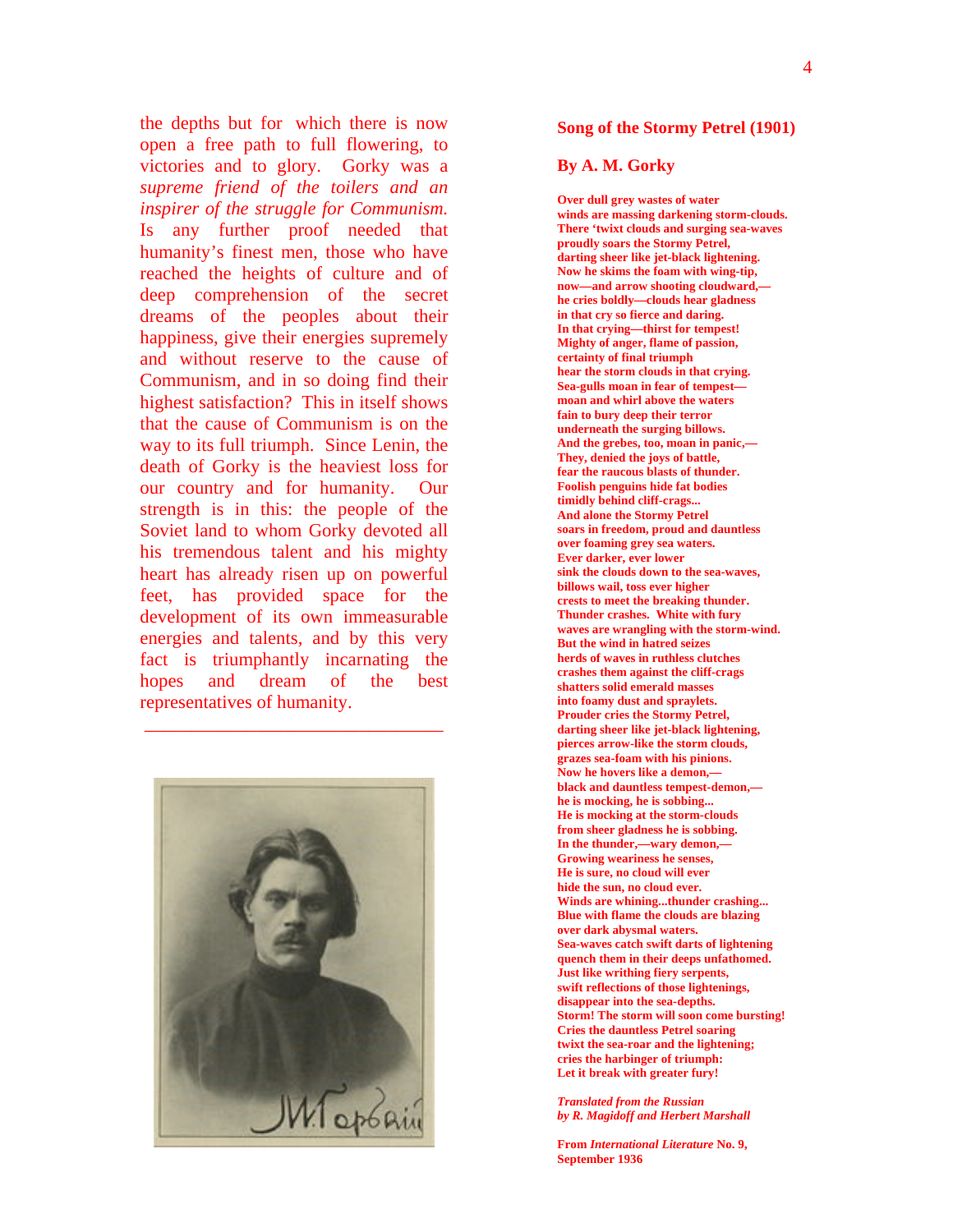### **Alexei Tolstoy**

#### *For the Union of Soviet Writers*

The artist who deeply and truly reflects revolutionary epochs of history—such was Gorky—the creator who leads humanity to the realization of a liberated world—such was Lenin— Great men do



not have two dates of their existence in history—birth and death, but only one: their birth.

On this ancient square, where the people for thousands of years created for itself a government and where the higher forms of government were created for all, we have gathered to the place in its pantheon an urn with the ashes of a writer of our people and of the world.

The date of birth of Gorky the artist was in the nineties. The young Peshkov gathered in the magic focus of his soul all the explosive forces of the prerevolutionary epoch;

**Great men do not have two dates of their existence in history—birth and death, but only one: their birth.**

collected all the wrath of the humiliated and the exploited, all the wearied expectations, all the passions for which there was no vent. He felt on his own shoulders the iron strength of the fists of the merchants, the philistines and the police. Not a few times did he fight, madly, alone, against the many, in

defense of the injured and insulted. And so, in the nineties—in those terrible years of oppression and tense silence this tall, thin, stooping, blue-eyed youth with a fierce and fiery soul—raised the banner of revolt. Whoever has a living heart, he said, must shatter to bits the cursed torpor of the philistines, march out to the open spaces and light the bonfires of a free life! With broad strokes of the brush, with the precipitousness of genius, he drew the stupid brutal face of the exploiting class. There you are—the Russian, insatiable mask besmirched with Lenten oil. Feast your eyes upon it!

I was still a boy but I remember the impression of a tremendous explosion echoing through the whole world. In the mould of bourgeois life, which had seemed so durable, a breach had been forced to which streamed all who had living hearts. In a year or so, the name of Gorky traveled throughout the world. He became a forerunner of the Revolution, its storm petrel.

Nearness to Lenin crystallized his revolt, gave his art an impulse towards clearly marked and concrete aims. Nearness to Stalin crystallized his work: apart from his own creative work he took upon himself the tremendous and weighty task of the leadership of Soviet Literature. With undying ardor he led Soviet literature to world heights. He led Soviet literature along its only path—realism, culture, truth, with deep compensation of all the multiformity of our Soviet life. His guiding idea was Lenin's formula: "The very aspiration to comprehend all saves us from stagnation." Such is the path of Soviet literature, the aspiraton to comprehend as much as possible, as deeply as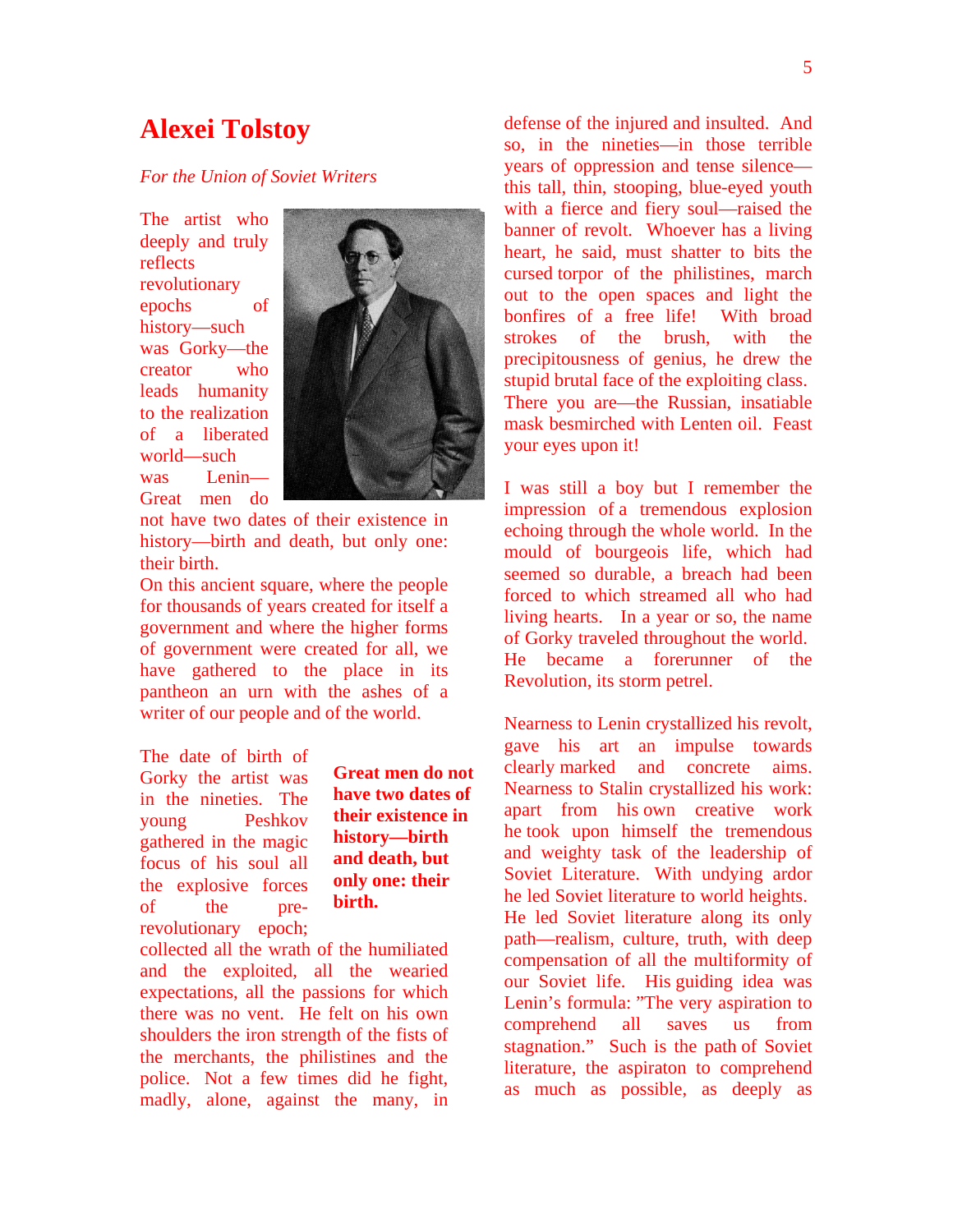possible, as truthfully as possible, our complex, creative, flourishing, unprecedented life. On guard over this striving stood and stands Gorky, deathless.

Comrades, not with a funeral march but with the triumphant song of life let us greet the great artist who lives with us, and continues to help us with his unfading word to carry high and still higher the torch of Soviet art. Let Gorky live eternally in our hearts and in our works!

### **Andre Gide**

*For the International Association of Writers for the Defense of Culture*

The death of Maxim Gorky throws a cloud of gloom over not only the Soviet land but over the entire world. That great voice of the Russian people which Gorky made us hear found echoes in the most distant



countries. Thus it is not my personal sorrow which I have to express here but that of French literature, of European culture, of the culture of the whole universe. Culture has been for a long time the appanage of a privileged class. To be cultured it was necessary to have leisure; one class of people labored in order to let a very small number of idlers enjoy life, educate themselves. The garden of culture, of fine letters and the

arts was permitted not to the most intelligent, not to the most able but only to those since childhood had been sheltered from need. Doubtless it may be pointed out that intelligence did not accompany riches, than in French literature a Molière, a Diderot, a Rousseau emerged from the people; but their readers remained people of leisure. When the great October Revolution lifted up the deepest masses of the people, there were those who said, in the West, who repeated, who ever believed that this wave from the deeps would submerge culture. When it ceased to be a privilege, was not culture in danger?

It is in reply to this question that writers of all countries have grouped themselves with a very clear feeling of urgent duty: yes, culture is menaced, but the danger for it is by no means from the revolutionary and liberative forces; it comes on the contrary from persons who try to subjugate these forces and break them, to put reason itself under a bushel. What menaces culture is the fascism, the narrow and artificial nationalism which have nothing in common with true patriotism, profound love of ones country. What menaces culture is the war to which these hateful nationalisms fatally and necessarily lead.

 I had to preside at the International Conference in Defense of Culture which is now being held in London. The grievous news of Maxim Gorky's health called me hurriedly to Moscow. On Red Square which has been the scene of so many glorious and tragic events, in front of this Lenin Mausoleum towards which so many eyes are turned, I take it upon myself to declare boldly in the name of the writers assembled in London and in my own name: it is the great international revolutionary forces which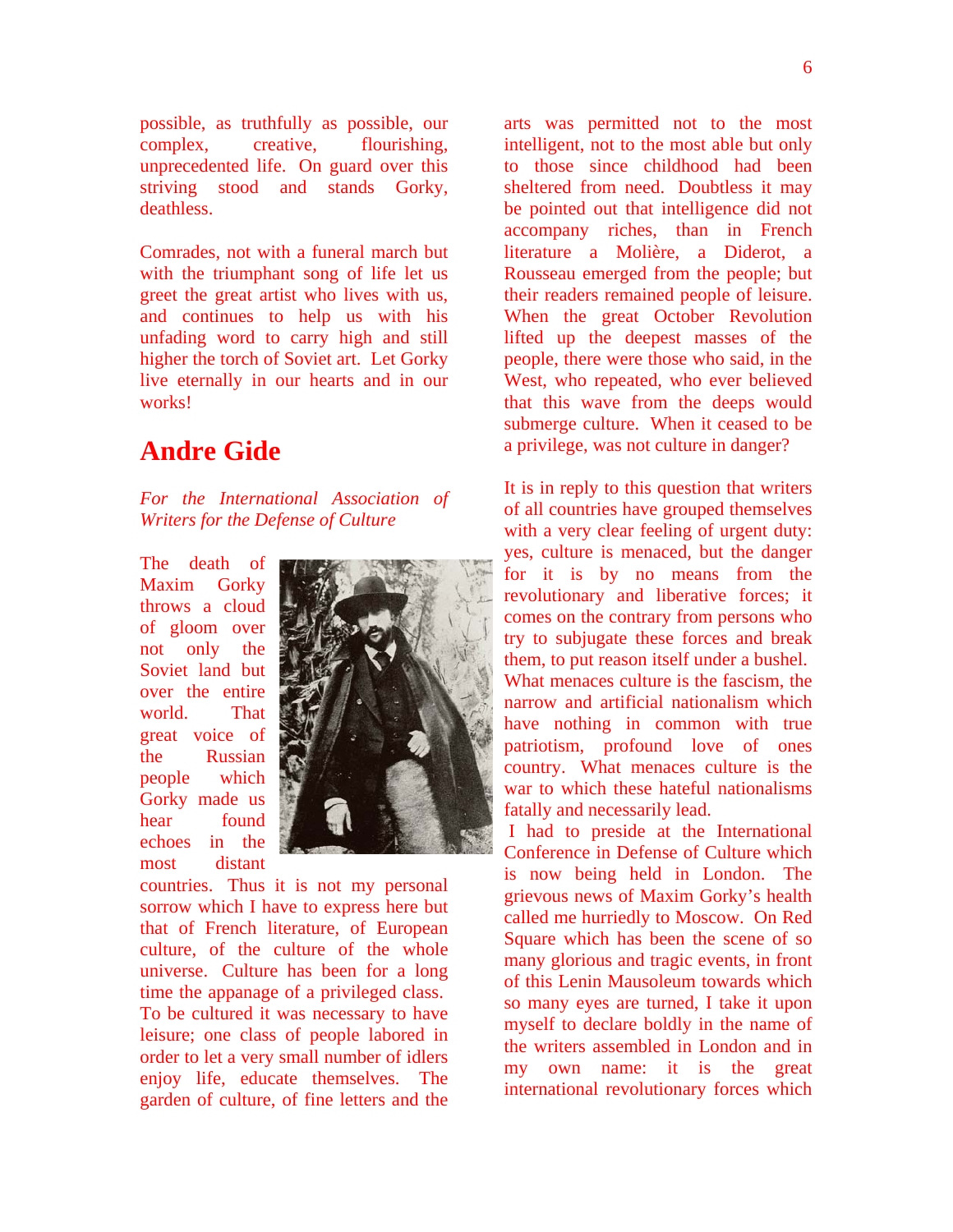7

assume the care and the duty of defending, protecting and giving fresh luster to culture. The fate of the culture is linked in our minds with the very destiny of the USSR. We shall defend it.

Just as, apart from the particular interests of each people, a great common need draws the proletarian classes of all lands together, so does there arise, apart from

each national literature, a general culture common at the same time to all nations; a culture made of all that is truly living and human in the particular literature of each country, "National in form, socialist in content" as Stalin has told us. I have often written that by being most specific that a writer attains the most general interest, because it is in showing himself most personal

that he reveals himself, by the very fact, as most human. No Russian writer was more Russian than Maxim Gorky. No Russian writer was more universally listened to.

I was present yesterday when the people passed before Gorky's catafalque. I could not cease from contemplating this number of women, children, toilers of all kinds for whom Maxim Gorky was a spokesman and a friend. I saw with sorrow that these very people in any other country than the USSR were those who would have been forbidden access to this hall; precisely those who in front of the gardens of culture come up against the terrible: Private Property,

**I saw with sorrow that these very people in any other country than the USSR were those who would have been forbidden access to this hall; precisely those who in front of the gardens of culture come up against the terrible: Private Property, Trespassers Will Be Prosecuted. And tears came to my eyes as I reflected that what for them seemed so natural seemed, for me, the Westerner, still so extraordinary.** 

Trespassers Will Be Prosecuted. And tears came to my eyes as I reflected that what for them seemed so natural seemed, for me, the Westerner, still so extraordinary. And I thought also that there was here, in the USSR, a very surprising new phenomenon: up till now in all the countries of the world the writer of worth has almost always been more or less a revolutionary, a fighter, in

> a manner more or less conscious and more or less veiled, he thought and wrote against something. He refused to approve. He brought to mind and heart a ferment of insubordination and revolt. Those in the seats of the mighty, the authorities, tradition, if they had been more clearsighted would not have hesitated to designate him as the enemy!

Today in the USSR, for the first time the situation is quite different: in being a

revolutionary the writer is no longer an oppositionist. All to the contrary, he answers the wishes of the great number, of the entire people and, what is most admirable, of its leaders. There is thus as it were a disappearance of the problem, or rather a transportation so novel that the mind at first remains disconcerted. And this will be not the least of the glories of the USSR and of those prodigious days which continue still to shake our old world—to have made rise in as new sky, along with new stars, new problems which until now were not suspected. Maxim Gorky will have had the singular and glorious destiny of linking this new world to the past and binding it to the future. He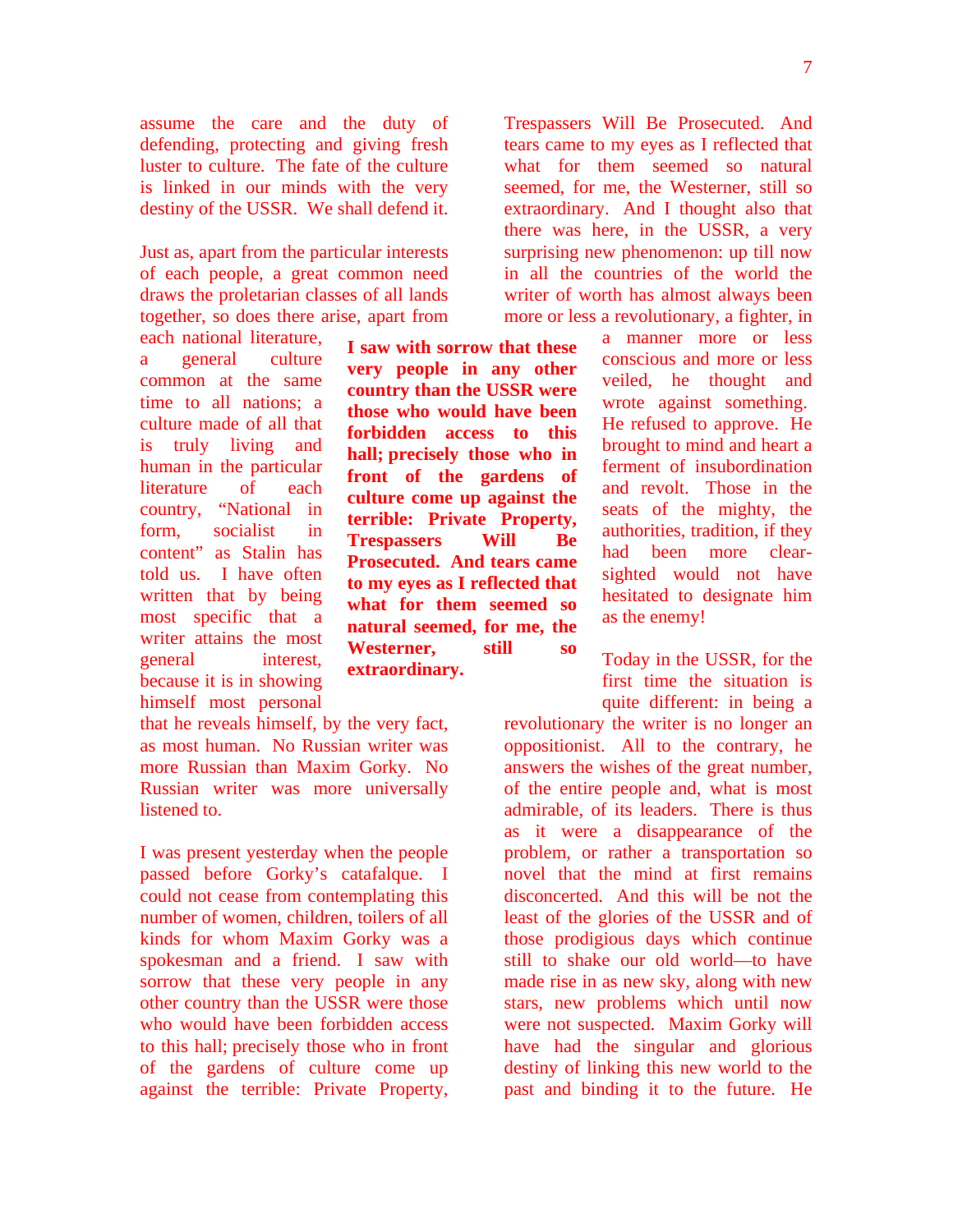knew the oppression of the day before yesterday, the tragic struggle of yesterday; he powerfully aided the calm and glittering triumph of today. He lent his voice to those who had not before been able to make themselves heard, those who, thanks to him, will henceforth be heard. Henceforth, Maxim Gorky belongs to history. He takes his place with the greatest.

### **Gyorgy Lukács**

### *A Great Proletarian Humanist*

The last great writer of the European galaxy of realists is dead. And with him died the first great classic writer of Socialist realism. The writer whose greatness was an



adumbration of that magnificent development of the art which will be ushered in by Socialist society. Such a fusion of periods in one person could take place only in Russia where the bourgeois-democratic Revolutions turned over the torch falling from its hands to the victory-assured proletarian Revolution. Only in Russia did one generation experience the failure of 1905 and the triumph of 1917.

Maxim Gorky was contemporary, friend and companion in arms of Tolstoy and Chekhov—he was also contemporary, friend and companion in arms of Lenin and Stalin. This unique historical

position occupied by Gorky laid a unique stamp on his art. Gorky was also contemporary with a period marked by a very profound decline of realism in Western Europe (as in Russia since 1905). The realism of Swift and Fielding, Balzac and Stendhal had long since vanished from the scene when Gorky began his activities as a writer. Shallow naturalist and experimental formalism—an empty "craftsmanship" of nonsense—prevailed in literature of the time. Gorky, however, was not affected in the least by this decline. He continued, unabashed, the traditions of the old realists and directly those of Tolstoy.

This statement is not to be taken in a superficial literal sense; however, Gorky's style differs fundamentally from that of Tolstoy. Gorky inherited Tolstoy's broad view of the world, a view so thoroughly alive that it wakes to life what seems dead—that "reasonable view of the world" of which Hegel spoke, and which results in the world also taking a "reasonable view" of such men. Like Tolstoy, Gorky was charged with a tremendous *humanistic indignation* against the degradation and sophistication of man by feudalism and capitalism. His was a glowing, unvacillating and consuming humanistic passion for *human integrity,* for an ideally well-rounded and fully developed man. Gorky carried this fire to the real leaders of the exploited and oppressed, to the revolutionary proletariat. The glow of *indignation* he blew to a Promethean flame of *revolution*.

Gorky's life and works are vivid evidence of the fact that the revolutionary proletariat, that a people freed by the proletarian revolution, is the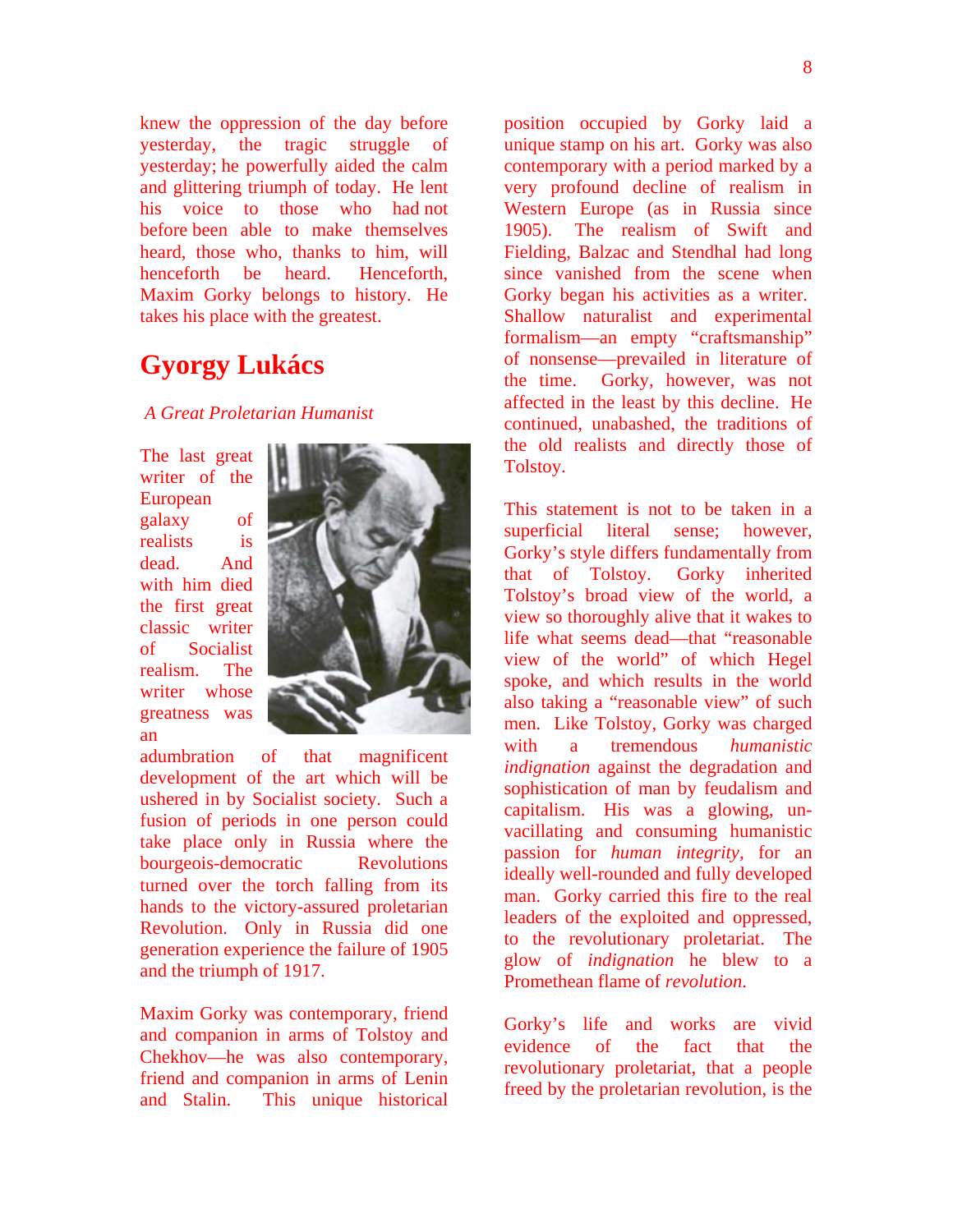real heir to all intense human indignation, to all revolutions of human history, heir to humanism and to great art. His life and works show that this proletariat "masters and adapts everything of value in the more than 2,000 year-old development of human thought and human culture." (Lenin) The word "man" acquires an altogether new *pathos* with Gorky.

> **He was the foremost defender of human culture in general. He seemed to feel himself the rightful heir to all human culture, which he was duty bound to defend against the worst forms of barbarity. He was a great writer because he**

**was a great man.**

His humanism contains at once more joy and rage; it is both brighter and full of a more intense hatred of all degradation than any previous humanism. The joyful brightness of his humanism has its origin in his close ties with the revolutionary labor movement, with Bolshevism. To Gorky the labor movement, the proletarian revolution,

means primarily the emancipation of man, the breaking of all chains that hamper the free and all-sided development of the human personality.

Young Gorky could see the vital human powers latent in people. He could see these forces rise in rebellion against all the misery and degradation that hampered their development. He could also see how these forces were wasted, twisted into senseless, even perverted bestiality by the "Asiatic capitalism" of old Russia. The salvation of the tremendous human forces of the people lies in the revolutionary labor movement, in an orderly gathering of forces for the emancipation of mankind. But not only the distant emancipation of mankind as a whole—a point most remarkable and original in the creative vision of Gorky who could see that the

revolutionary labor movement also frees the *individual* who takes part in it wholeheartedly, that it emancipates his personality and *makes a man of him*. He could see that with Marxism, with the Bolsheviks, the humanist principle is more than an ideal, more than a distant prospect. With them humanism is rather a direct basis and principle of

> revolutionary practice itself. This Bolshevik humanism makes *Mother* a heroic song of the power of the revolutionary labor movement to free humanity and lends this book its unique power.

> Other writers have shown the struggle of the proletariat for emancipation. They limited themselves, however, to a picture of the political or economic struggles. Their

humanism remained more or less abstract—when it did not degenerate into honeyed sentimental phrases. Gorky also showed at the same time and emphasized—the already present, actual effectiveness of humanism in the revolutionary labor movement. The labor movement awakens and develops, gathers and organizes the human forces of each one who takes part in it. It is in and by means of the labor movement that distorted, crippled men turn again into human beings. It gives back the power of speech to the dumb, sight to the blind. It wrests mankind from the clutches of dullness, through which can be seen only what is present and direct. Inasmuch as it shows men the future, it also illuminates their past and brightens the present, making it full of purpose—of conscious struggles. It shatters the barriers erected by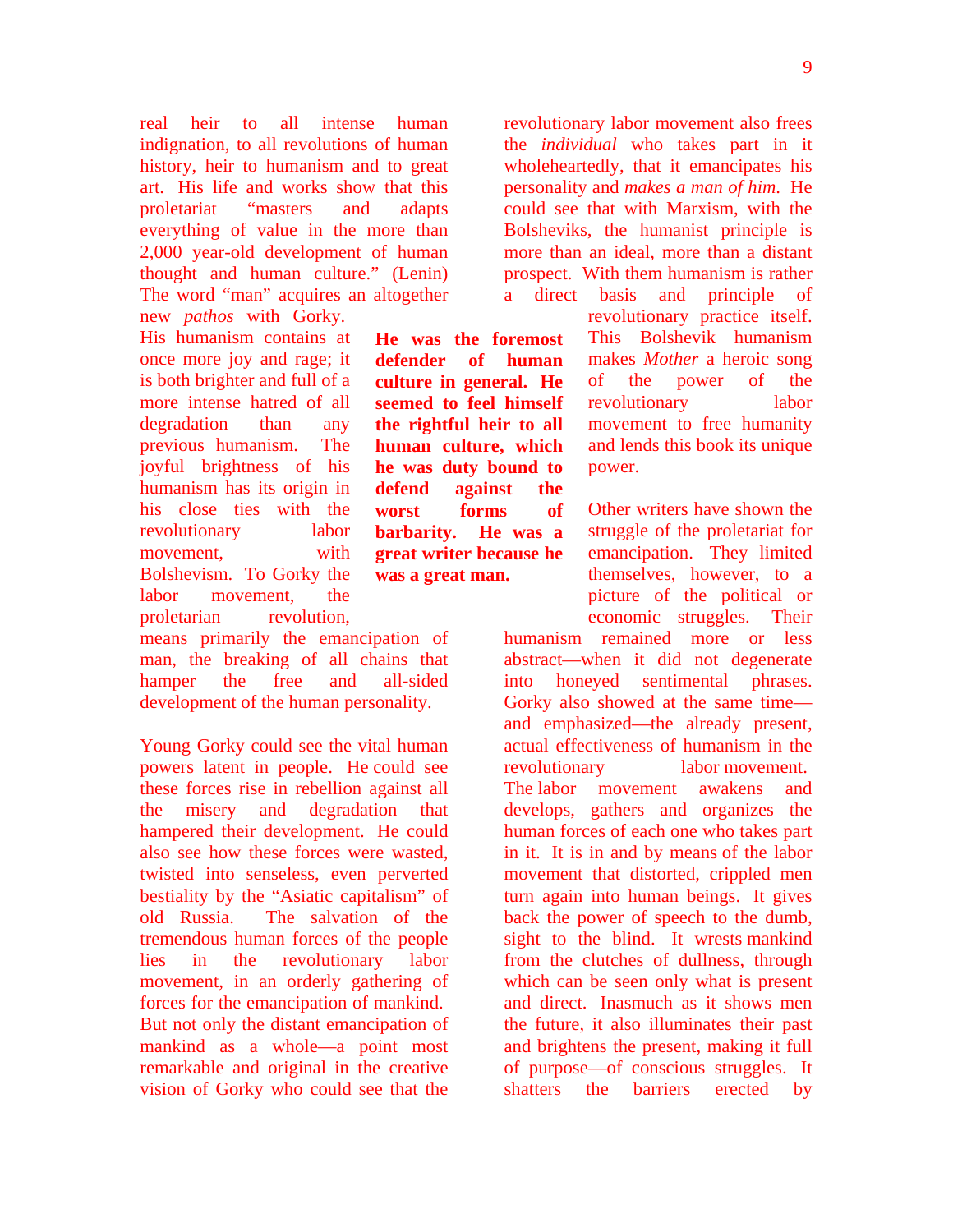capitalism to separate man from man and unites them in the most human way, in a common struggle.

True, Gorky also shows victims, also shows failures, also shows the breaking of human bonds by the cruel necessities of the struggle. But the triumphant song of humanization by participation in the labor movement, of profound union of awakened humanity in their new comradeship sounds out above suffering. Figures like Nilowna or Rybin only Gorky could create. This revolutionary, proletarian humanism permeates all of Gorky's works. Whether he is depicting a tavern, or the lodging-house of a night, a trading office or a stuffy middle-class home, the light of proletarian humanism penetrates every human fate. Without the slightest sentimentality, he expresses a warmth of emotion over the people and their lot such as no other writer could express. To Gorky the capitalist world is a great slaughter-house where thousands of human victims are under the knife at any given moment.

Gorky, the proletarian humanist, says what the greatest Marxian thinkers have repeatedly said: not only does capitalism enslave and exploit the toiler but it also cripples and robs of human semblance the members of the ruling class itself. In *Anti-Duhring*, Engles says: "Not only the laborers but also the classes directly or indirectly exploiting the laborers are made subject, through the division of labor, to the tool of their function:—the empty-minded bourgeois to his own capital and his own thirst for profits; the lawyer to his fossilized legal conceptions, which dominate him as a power independent of him; the 'educated classes' in general to their manifold local limitations and one-sided specialized

education and the fact that they are chained for life to a specialized activity itself—even when this specialized activity is merely to do nothing."

Take Gorky's capitalists—the Foma Gordeyev family, the Artamanovs, Yegor Bulychev and others. They are incomparable; there is nothing like them in world literature. Balzac shows with great power what capitalism does to man. But in Balzac's works human energy deflected, misled and directed into spurious channels by capitalism can discharge itself in tremendous explosions. The setting sun of the heroic period of the bourgeois revolution is still throwing its last rays on his work. Untrammeled human forces still break out or subside in tragic struggle. Vautrin, Gobseck, Nucingen still stand out like figures larger than life.

After 1848, the figures in European literature shrink. The newer realism shows only fightless victims, only "products of the capitalist degradation of man." They are not deformed by capitalism before our eyes; they come upon the stage already deformed. One reading the literature of this period might think that people who were not deformed, not depraved, had been invented in the imagination of the older writers or in the visions of Utopians. In Gorky's works although the final result of the struggle is inevitable for those who cannot rise above the confines of their class, this result does not occur until the *end of the struggle*. Under the surface of bourgeois life a fierce, sometimes grotesque, sometimes heroic, conflict goes on. Human energies seek a way of development. Not only to capture a place in society; there is also a struggle for the development of human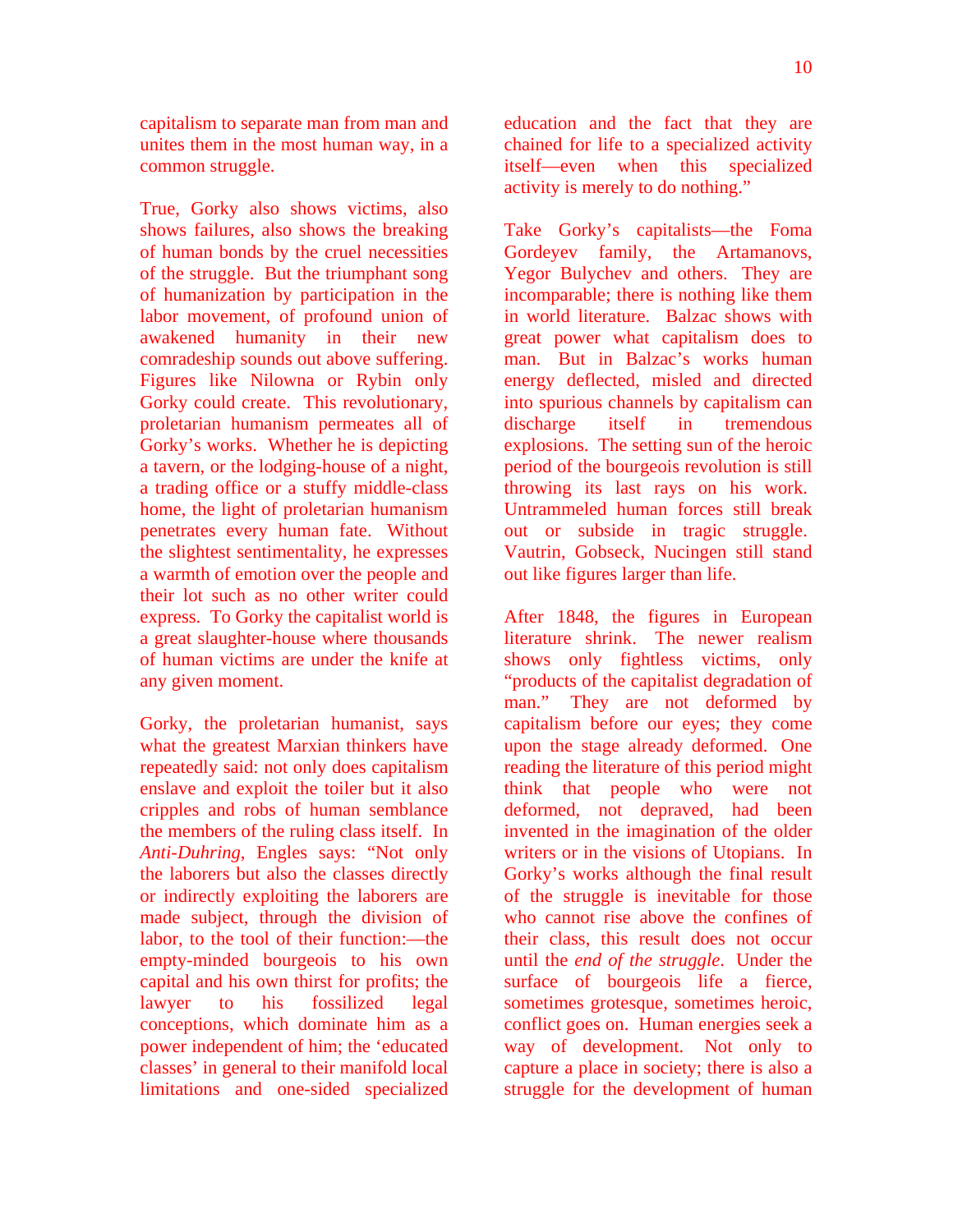ability itself. Men are invariably crippled, deformed, but they fight according to the temperament and circumstances—for self-preservation and are subdued only after a long battle.

This is the inner drama of Gorky's works. With this Gorky shows a more profound hatred of capitalism than any other writer. To him the world of capitalism is no cemetery for those born dead—murdered humanity falls a victim only after a severe struggle. This is the humdrum reality of capitalism. A battlefield where thousands of human souls are murdered every day. This inner drama is an important feature of Gorky's style. The latter-day realism of both Europe and America vacillates between two wrong extremes: it either sinks to trivialities of everyday existence or winds itself up to a sort of beastly, soulless and contentless crudity. Both are but different phases of one and the same thing and often appear together in the same work. Gorky needs no crude effects. He does not need any explosions of beastliness to lend inner movement to the life shown, to rob humdrum reality of its dead banality. He sees the inner tragedies, tragi-comedies and farces that are played in the silent home without any visible explosions.

Because this is how he sees and depicts life, his style acquires a stirring simplicity, an inner tenseness. With simple, unaffected words that come naturally with the situation itself, he throws a piercing light on the deepest corners of the human soul, revealing storms of passion and heartbreaking tragedy. The inner tenseness of Gorky's style gives adequate expression to the world he depicts. The complexity of the personalities he depicts lends richness to his works. Gorky has no use for the schematic simplification, in which the newer European literature indulges. Every one of his characters shows a profound, organic unity of mind and instinct—even though this is a unity of contradictions. But that which more then anything else gives Gorky a unique position in the present day literature is the fact that the spiritual life of his characters is always an organic necessary consequence of their environment, and just as individual a matter as their voices or figures. Gorky is never indifferent to their mental life. He is always aware of what conditioned the attitude of each towards the world, and how this attitude, in turn, reacts upon life itself. Gorky's works are a highpoint of literary culture.

Writing is, however, the reflection of life. Throughout his life, Gorky was a fanatic defender of culture. Not only was he a staunch defender of Socialist culture against fascist barbarity in our times, but he also fought constantly for the cultural needs and the intellectual development of the oppressed proletariat, and he recognized the tremendous significance of culture for the class struggle. He was the foremost defender of human culture in general. He seemed to feel himself the rightful heir to all human culture, which he was duty bound to defend against the worst forms of barbarity. He was a great writer because he was a great man. He was our common teacher. At his grave we must confess, however, that we have not learned enough nor the right way from him.

Young Gorky was close to Tolstoy—and what a tremendous heritage he brought away with him from this association!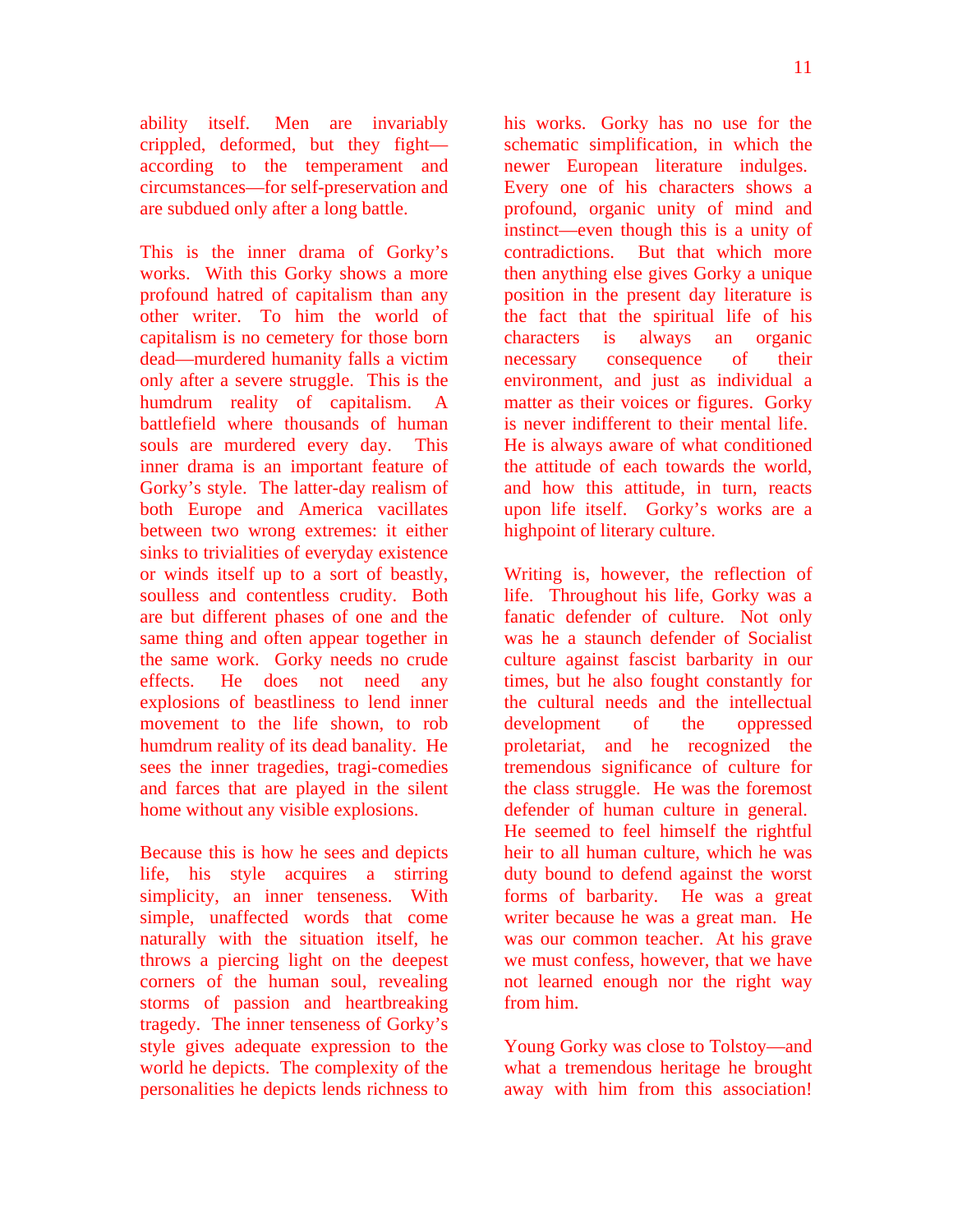We were fortunate enough to live and work close to the mature Gorky—but did we not foster in his very shadow the most miserable traditions of the decadent literature of he bourgeoisie? Gorky could show the bourgeois man deformed by capitalism as one inwardly alive. To learn from Gorky is not a purely literary task. One has to learn his *attitude to life,* how and what he came to love and hate, how he came to his thoughtful mastery of life, to the unity of the proletarian Revolution, humanism and realistic style. One must understand his cult of life in order to be able to

fruitfully learn his literary cult. Only thus can one hope to master his immortal works. It is because of this unity of life and literature that he became the classic writer of Socialist realism, one to follow if one wishes to find the road to Socialist realism. Gorky is dead. But he will always remain not only a classic and an example —he will also continue to be our teacher of great literary culture, of Socialist realism.

# **Hatred[†](#page-11-0)**

### By A. M. Gorky

### *Translated by Rose Prokofieva*

It had been raining heavily since early morning but by midday the clouds had spent themselves, their dark fabric grew threadbare, and the wind tore it into a host of filmy shreds

<span id="page-11-0"></span> $\overline{a}$ 



<sup>†</sup> From *Tales from Italy*, Moscow: Foreign Languages Publishing House: 1964.

How frequently is the new man of Socialism in our works only a straw figure? True—it is not easy to learn from Gorky. The "craftsmanship" of decadent virtuosos of form is much easier to emulate.

and blew it out to the sea, where it was woven again into a dense bluish-grey mass that cast a thick shadow on the rain calmed water. In the east the dark sky was rent by flashes of lightening while the magnificent sun threw its blinding light over the island.

Seen from far out at sea the island must have looked like a rich temple on a feast day; everything so radiantly clean, decked with bright flowers, and the big raindrops glistening everywhere, like topazes of the yellowish young leaves of the vines, amethysts on the clusters of wistaria, rubies on the scarlet geraniums and like emeralds strewn in rich profusion over the grass, the green underbrush and the leaves of the trees.

The world was hushed with the stillness that comes after rain; the only sound was the gentle babble of the brook hidden amid the rocks and under the rots of the euphorbia, dewberry and fragrant, twining clematis. Down below, the sea murmured softly. The golden shafts of the furze pointed skywards and swayed gently, weighted with moisture, which they shook noiselessly from their fantastic blossoms. Against the lush green background, the light-purple wistaria vied with the blood-red geraniums and roses, the rusty yellow brocade of the clematis blossoms mingled with the dark velvet of the irises and gily-flowers, and it was all so vivid and glowing that the flowers seemed to be singing like violins, flutes and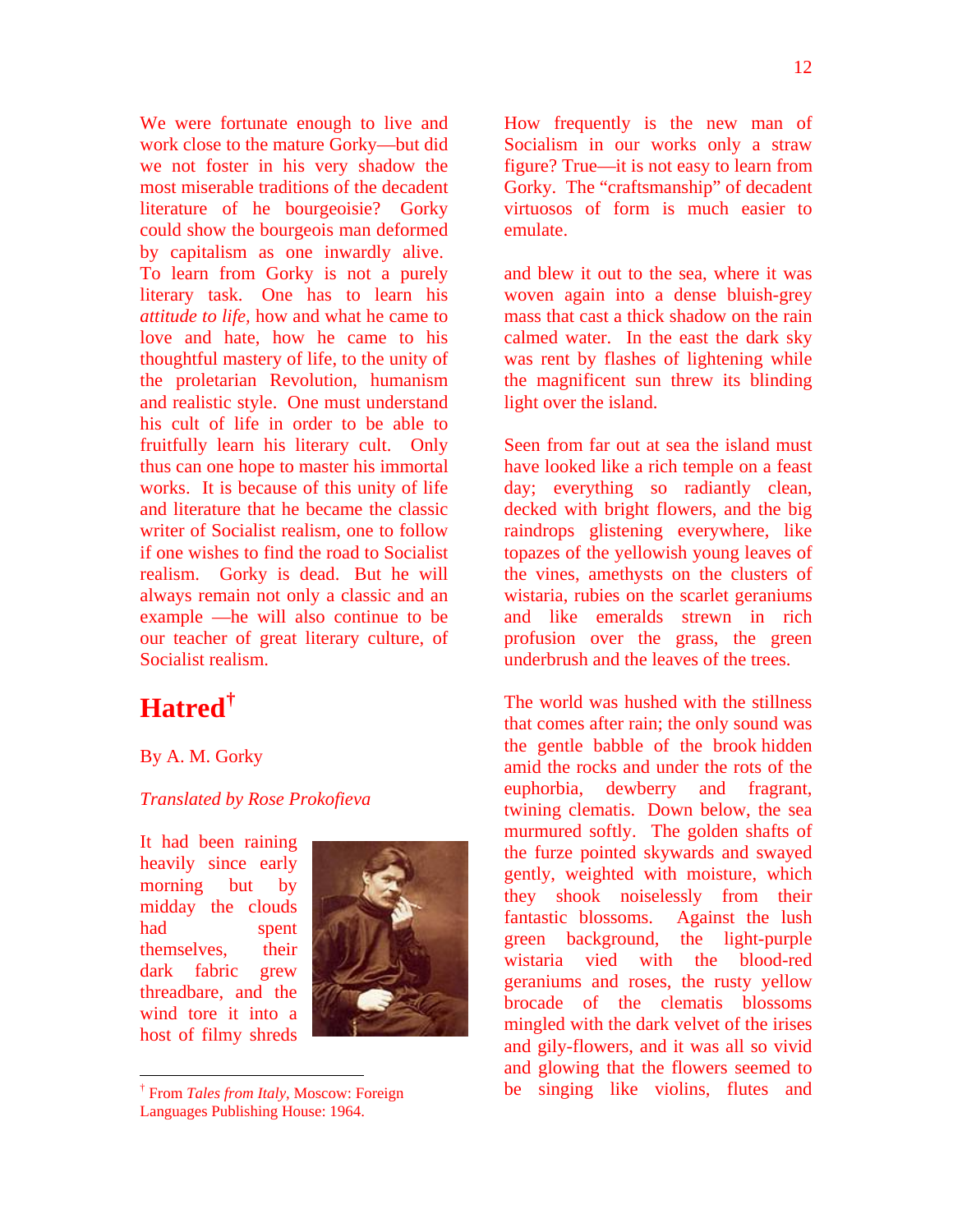passionate 'cellos. The moist air was fragrant and as heady as old wine.

Under a grey rock, jagged and torn by blasting, the stains of oxidized iron showing in the cracks, amid grey and yellow boulders exuding the sourish smell of dynamite, four quarrymen, husky fellows in damp rags and leather sandals, sat partaking of their midday

meal. They ate slowly and heartily out of a large bowl filled with the tough meat of the octopus fried in olive oil with potatoes and tomatoes, and washed it down with red wine quaffed in turn from a bottle.

Two of the men were cleanshaven and resembled each other sufficiently to be brothers, twins even; the third was a small, bowlegged, one-eyed chap with quick nervous gestures that made him look like a scraggy bird; the fourth was a broad-shouldered, bearded hook-nosed man of middle age with an abundant sprinkling of grey in his hair. Breaking off chunks of bread, the latter

smoothed out his wine-stained whiskers and thrust a piece of bread into the dark cavern of his mouth. "That's nonsense," he was saying, his hairy jaws working methodically. "It's a lie. I haven't done anything wrong..."

His brown eyes under their thick brows had an unhappy mocking expression. His voice was heavy and gruff, his speech slow and hesitant. Everything about him—his hat, his hairy, coarsefeatured face, his large hands and his dark-blue suit spattered with white rock powder—indicated that he was the one who drilled holes in the mountain side for blasting. His three workmates listened attentively to what he was saying; they did not interrupt him but looked up at him from time to time as if to say "Go on..."

**The golden shafts of the furze pointed skywards and swayed gently, weighted with moisture, which they shook noiselessly from their fantastic blossoms. Against the lush green background, the lightpurple wistaria vied with the blood-red geraniums and roses, the rusty yellow brocade of the clematis blossoms mingled with the dark velvet of the irises and gily-flowers, and it was all so vivid and glowing that the flowers seemed to be singing like violins, flutes and passionate 'cellos. The moist air was fragrant and as heady as old wine.**

And he went on, his grey eyebrows moving up and down as he spoke: "That man Andrea Grasso, they called him, came to our village like a thief in the night; he was dressed in rags, his hat was the color of his boots and as tattered. He was greedy, shameless and cruel. And seven years later our elders were doffing their hats to him while he barely gave them a nod. And everyone for forty miles around was in debt to him."

 "Yes, there are such people," remarked the bowlegged one, sighing and shaking his head. The narrator glanced at

him. "So you've met that kind too?" he inquired mockingly. The old man made an eloquent gesture, the tow cleanshaven men grinned in unison, the hooknosed blaster took a draught of wine and went on, watching the flight of a falcon in the blue sky:

"I was thirteen when he hired me along with some others to haul stones for his house. He treated us worse than animals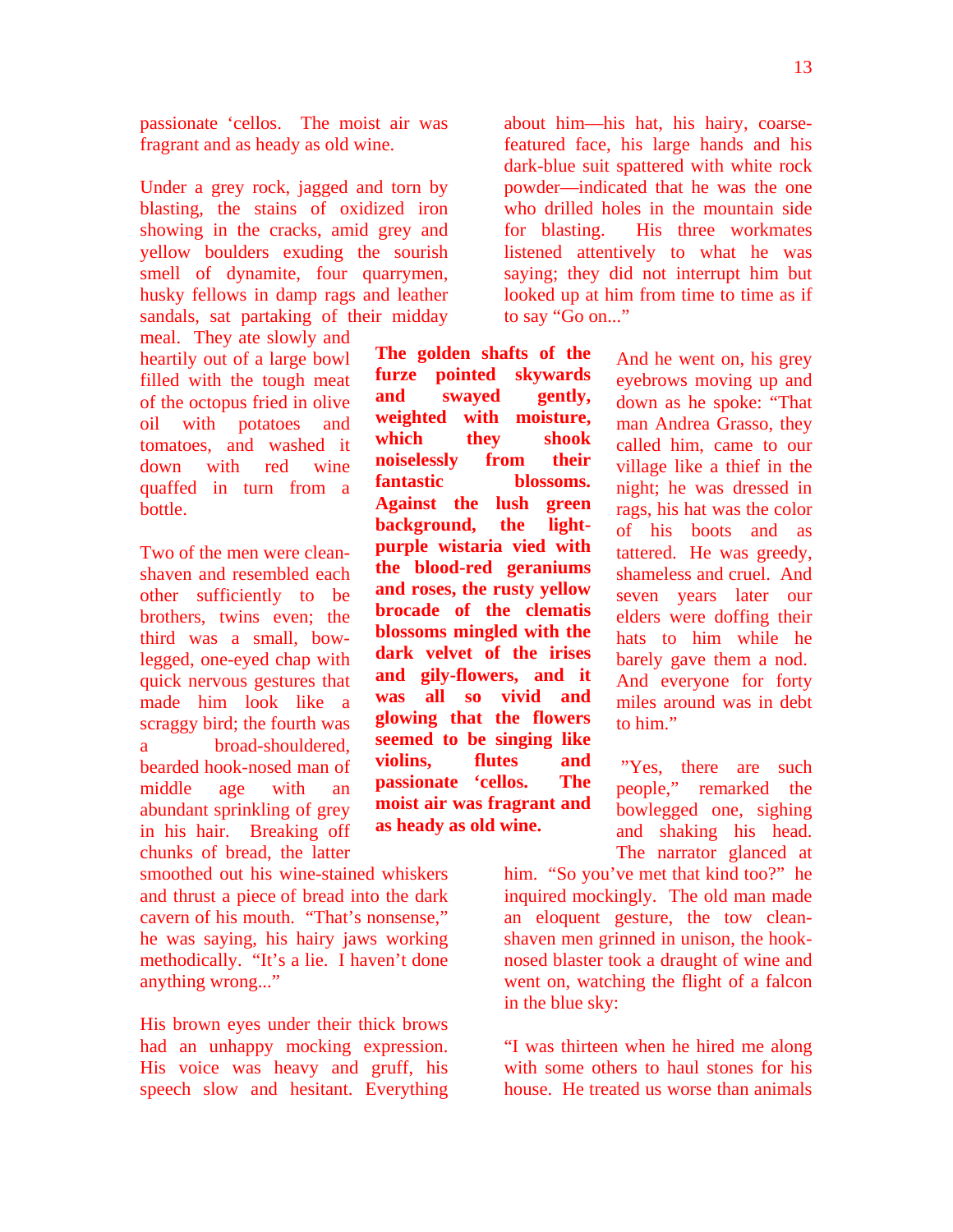and when my pal Lukino told him so he said: 'My ass is mine while you are a stranger to me, why should I be kind to you?' Those words were like a knifethrust to me, and from that time on I began to watch him more closely. He was mean and brutal to everybody, even the old men and women, it made no difference to him, I could see that. And when decent folk told him he was behaving badly he laughed in their faces: 'When I was poor,' he said, 'no one treated me any better.' He took up with the priests, carabinieri and policemen, the rest of the people saw him only when they were in grave trouble and then he could do what he liked with them."

"Yes, there are people like that," repeated the bowlegged one softly and all three glanced at him in sympathy: one of the clean-shaven workers silently handed him the wine bottle, the old man took it, held it up to the light and before putting it to his lips, said: "I drink to the sacred heart of Madonna.!"

"He often used to say that the poor have always worked for the rich and the fools for the wise, and that is how it must be always." The story-teller laughed and stretched out his hand for the bottle. It was empty. He threw it carelessly on to the stones alongside the hammers, picks and a coil of fuse.

"I was a youngster then and I resented those words deeply. So did my workmates, for they killed our hopes, our desire for a better life. Late one night I and Lukino my friend met him as he was crossing the field on horseback. We stopped him and said politely by firmly: 'We ask you to be kinder to folk." The clean-shaven fellows burst out laughing and the one-eyed one too

chuckled softly, while the narrator heaved a deep sigh: "Yes, of course, it was stupid! But youth is honest. Youth believes in the power of the word. You might say that youth is life's conscience..."

"Well, and what did he say?" asked the old man.

"He yelled: 'Let go my horse, you scoundrels!' And he pulled out a pistol and pointed it at us. We said: 'You have no need to fear us Grasso. And don't be angry. We were merely giving you a piece of advice!"

"Now that was good!" said one of the clean-shaven men, and the other nodded in agreement; the bow-legged one pursed his lips and stared at a stone, stroking it with his crooked fingers.

The, meal was over. One of the men amused himself by knocking the crystalline raindrops of the blades of grass with a thin stick, another looked on, picking his teeth with a dry grass stalk. The air grew drier and hotter. The brief shadows of noon were melting rapidly. The sea murmured a gentle accompaniment to the solemn tale: "That encounter had unpleasant consequences for Lukino. His father and uncle were in debt to Grasso. Poor Lukino grew thin and haggard, he ground his teeth and his eyes lost their brightness that had once attracted the girls. 'Ah.' he said to me once, 'that was a foolish thing we did that day. Words are nothing when addressed to a wolf!' 'Lukino is ready for murder,' I thought to myself. I was sorry for the lad and his good family. But I was poor myself and all alone in the world, for my mother had died shortly before." The hook-nosed worker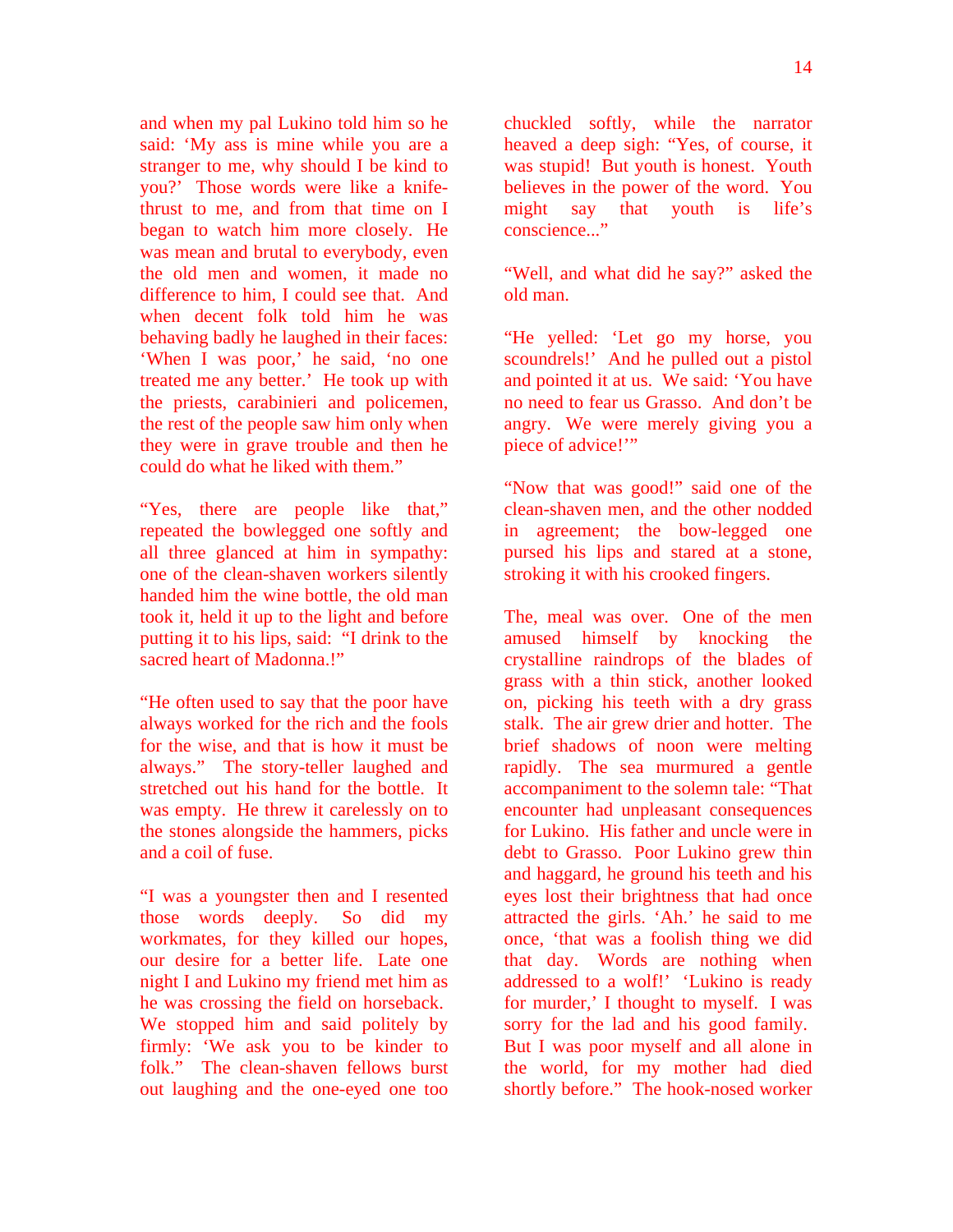brushed his moustache and beard with his lime-stained fingers, and as he did so a heavy silver ring gleamed on the forefinger of his left hand.

"I might have done a service to my fellowmen if I had been able to carry the thing to the end, but I am softhearted. One day, meeting Grasso on the street, I walked alongside him and speaking as

humbly as I could, said: 'You are mean greedy fellow, it is hard for folks to live with you, you are liable to push someone's hand and that hand may reach for a knife. My advice to you is go away from here. 'You're a fool young man!'

**This time I got three years and nine months and when my term ended, the warden, who knew the whole story and liked me, tried hard to persuade me not to go back home.** 

he said, but I kept insisting. 'Listen.' he said with a laugh, 'how much will you take to leave me in peace? Will a *lira* be enough?' That was an insult but I controlled my anger. "Go away from here, I tell you!' I insisted. Were walking shoulder to shoulder, I on his right. When I wasn't looking he drew out a knife and stuck me with it. You can't do much with your left hand, so it went into my chest only one inch deep. Naturally I flung him to the ground and kicked him the way you would kick a hog."

"Now perhaps you will take my advice!' I said as he writhed on the ground." The two clean-shaven fellows threw an incredulous glance at the speaker and dropped their eyes. The bow-legged one bent over to tie the leather thongs of his sandals. "The next morning when I was still in bed the carabinieri came and took me to the sheriff who was a pal of Grasso's. 'You are an honest man, Ciro,' he said, 'so you will not deny that you tried to murder Grasso last night.' I said that was not exactly the truth, but they have their own way of looking at things. So they kept me in jail for two months before I was brought to trial and then they sentenced me to a year and eight months. 'Very well,' I told the judges, 'but that isn't the end of it!'"

He drew a fresh bottle from his cache among the stones and thrusting it under his moustache took a long draught of the wine; his hairy Adam's apple moving thirstily up and down and his beard bristled. Three pair of eyes watched him in grave silence. "It's boring to talk about it," he said handing the bottle to his workmates and smoothing his moist beard.

 "When I returned to the village I saw there; everyone was afraid of me. Lukino told me that things had got even worse that year. He was sick to death of it all, the poor lad. 'Very well,' I said to myself and went to see that man Grasso. He was terribly scared when he saw me. 'Well, I'm back,' I said. 'Now it's your turn to go away!' He snatched up his rifle and fired but it was loaded with bird shot and he aimed at my legs. I didn't even fall. 'Even if you had killed me I would come and haunt you from the grave,' I told him. 'I have sworn to the Madonna that I shall get you out of here. You are stubborn, but so am I.' We got into a scuffle and before I knew it I had accidentally broken his arm. I hadn't intended to do him violence and he attacked me first. A crowd gathered and I was taken away.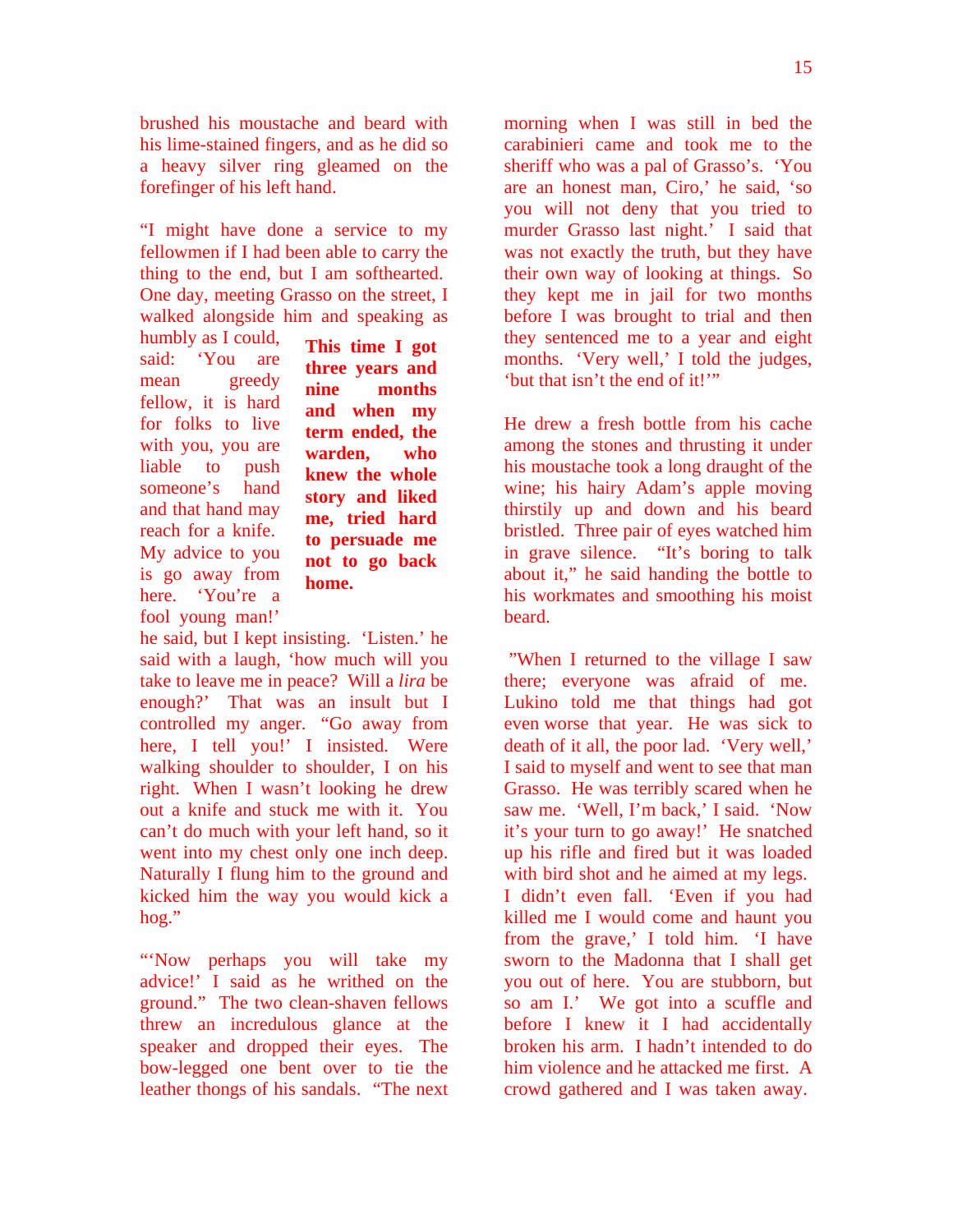This time I got three years and nine months and when my term ended, the warden, who knew the whole story and liked me, tried hard to persuade me not to go back home. He offered me a job with his son-in-law who had a big plot of land and a vineyard in Apulia. But I, naturally, could not give up what I had undertaken.

So I went home, this time firmly resolved not to indulge in any useless chatter, for I had learned by then that nine words out of ten are superfluous. I had only one thing to say to him: 'Get out!' I arrived in the village on a Sunday and went straight to Mass. Grasso was there. As soon as he saw me he jumped up and yelled all over the church:

'That man has come here to kill me, citizens, the devil has sent him for my soul!' I was surrounded before I had time to touch him, before I had time to tell him what I



wanted. But it didn't matter for he fell on to the stone floor in a fit and his right side and his tongue were paralyzed. He died seven weeks later...That's all. And folks invented a sort of legend abut me. Very terrible, but a lot of nonsense."

<span id="page-15-0"></span>He chuckled, looked up at the sun and said: "Time to get started..." In silence the other three rose slowly to their feet; the hook-nosed worker stared at the rusty, oily cracks in the rock and said: "Let's get to work..." The sun was at its zenith and all the shadows had shriveled up and vanished. The clouds on the horizon sank into the sea whose waters had grown calmer and bluer than before.

### **Proclamation to the French Workers (1906)[‡](#page-15-0)**

#### *Translated by Selma Schwartz*

### French Workers,

To you, who work all your lives and allow your masters to make laws for the protection of property created by labor. To you, who never have enough bread to satisfy your hunger, and who are ruled by people glutted with all that you have created. To you, workers, the real owners of the earth, I address myself:

Before you, as well as before the workers of the world, is a path of struggle for freedom of mankind from economic and political slavery, from the bondage of capital and the state, the sterile agent which supports capital against you. This struggle will soon envelop the whole world and will be a struggle of two races: The race of the poor, who will battle under the banner of reason, truth, love and justice, and the race of the rich, who will defend themselves with all their means—greed and hypocrisy, cunning and cruelty.

This struggle is as inevitable as death and it has begun. The Russian worker, in the first detachment of the universal

 $\overline{a}$ 

<sup>‡</sup> First appeared in *Red Banner Magazine* No. 4, 1906. Transcribed by *Red Flag Magazine* from *International Literature No. 10, October 1936*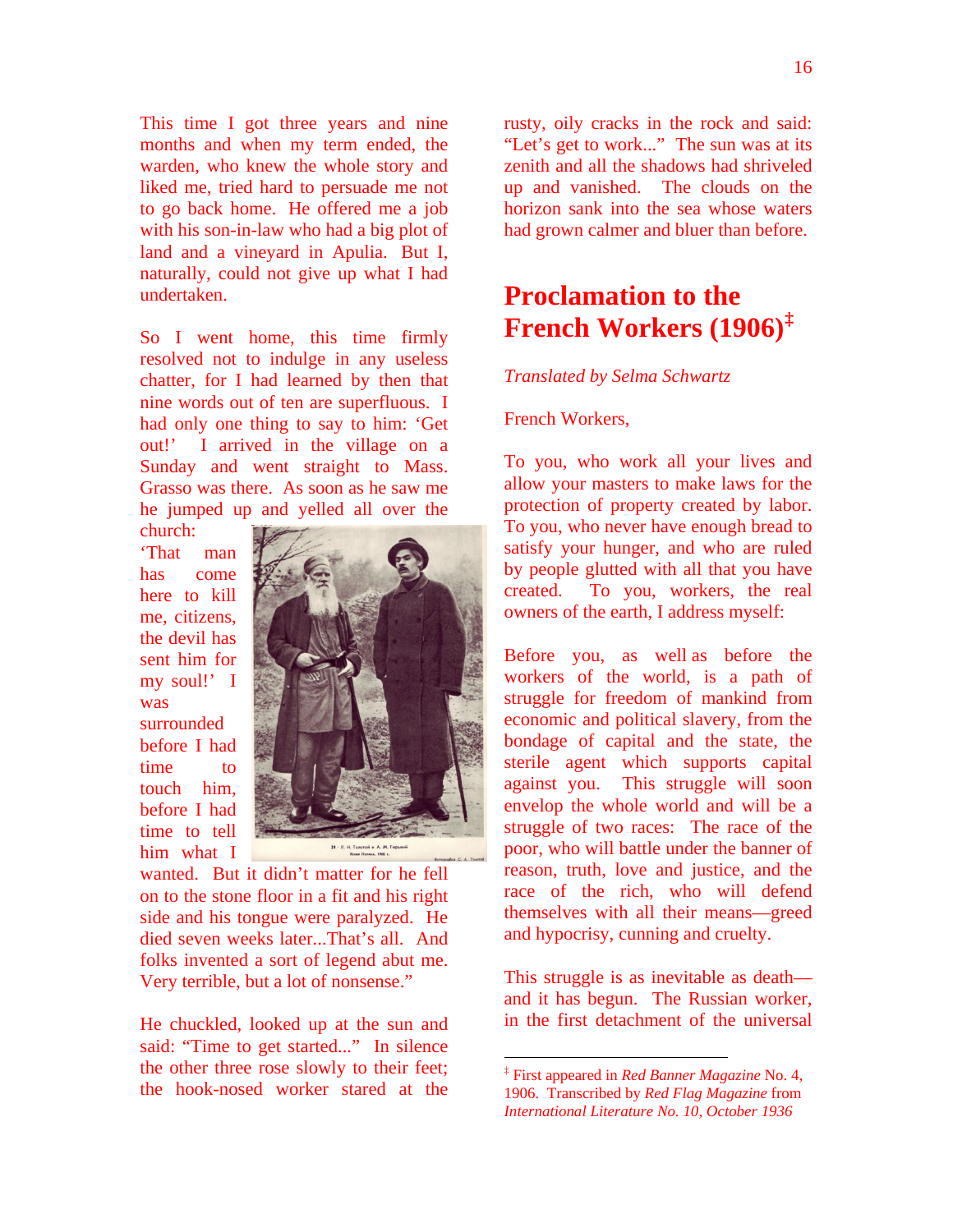army, has marched into combat. His victories and his defeats are known to you. You know how much strength he has expended and what he will expend, you know how abundantly his blood flowed and will yet flow. He has already inflicted powerful blows upon the enemy, but the enemy is still strong and many combats face the Russians.

The sooner the coming combat breaks out, the sooner its thunder will resound throughout the whole world. And if Russian worker is victorious—the workers of Europe, of the whole world, will draw from this victory new inspiration and strength, and lessons for themselves...Understand that in speaking of the working people, one speaks of the whole world—one family.

Therefore, I confidently appeal to you to help your Russian comrades, your comrades who are going to battle under a common banner with you—under the red banner of Socialism—with one aim: the freedom of labor from, the oppression of capital. They advanced first, and you must help them for I repeat, in this struggle the victory of one is the victory of all.

The day of general revolt in Russia draws near. You will not really permit your comrades to go to battle with empty hands. Give them silver for iron and zinc. I know workers are poor in silver; only their hearts are rich. But we must show the old world of Pharisees and hypocrites that it is in the heart of the worker that the true fire of love for mankind burns, that in him blazes the flame of faith in the brotherhood of man. You must show this fire in your breast to the blind eyes of the greedy and sated...

 Let them tremble at the foreboding of their helplessness. And let our militant, our sacred slogan, the slogan of the brotherhood of mankind, sound the death knell of the satiated and dying world of malice and greed, the world of lies and cruelty. **Proletarians of all countries unite!**

Believing that the brotherhood of mankind is not a dream, that it will be realized on earth, I have faith in this great holiday of the future because I am a worker. I have worked and lived among the working people. I know their nature and I know that only they are capable of creating a new life, a life of brotherhood, a life of joy and reason.

Only they, because the interests of labor are the same everywhere, and sooner or later the workers of the world will clearly see their path to happiness, freedom, truth. This path is the same everywhere and for all. All peoples will meet on it, and it will leader to the celebration of the idea of universal brotherhood.

The world is ever more sharply dividing into two armies—the army of the rich and feted, and army of the poor who all their lives bend their spines under the heavy burden of labor. Gold, that Yellow Devil, coldly and cruelly mocking the world, corrupts people, sowing enmity and envy among them. Some it gathers around itself to pervert their natures with insatiable greed; other it pushes away into the embrace of hunger and labor. Disuniting, it unites. Making the rich avaricious and stupid, it sharpens the mind of the poor, and, dividing all people into two irreconcilable camps,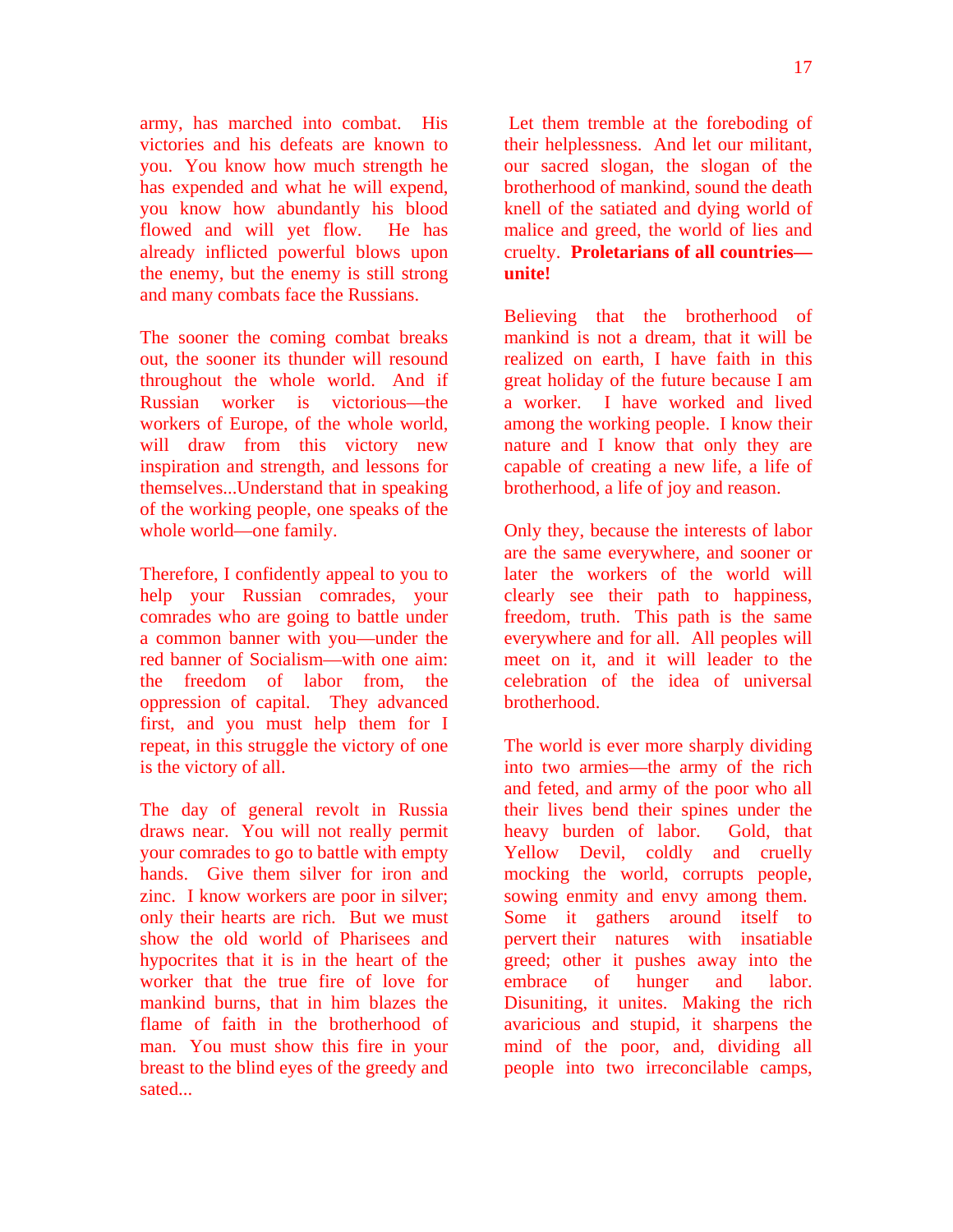prepares them for battle, one against the other.

The workers of each country are united in a closely knit family and the day will come when the workers of the world will unite in one brotherly army of labor. Uniting, they will see clearly how few are their enemy, and how weak to be able to rule the lives of hundreds of millions. And they will see that the evil of life is god, property. And from that day there will reign on earth not lies but truth, not hypocrisy but sincerity, not greed and envy and evil, but reason, goodness and love. Those who hold this belief are bound to serve it with all their strength since it alone will restore the world, will free man from the bondage of sorrow and need, will cleanse the spirit of everything that debases man.

Each worker who sees a comrade in need and sorrow must help him since all workers are one family. And the workers of one country must help the workers of another country. This aid to remote and unknown people is truly humane and far-seeing.

Help your Russian comrades in their bitter struggle against the tsar and gang of hangmen, who have drowned all Russian in blood. Do this. In the name of solidarity of interests of all workers, you must hold out your hand to help the Russian workers. When your day of struggle arrives and you also will need help—then you will find friends who will respond to your cry:

<span id="page-17-0"></span>Help, comrades.

# **The Socialist Humanism of Maxim Gorky[§](#page-17-0)**

### By Eugenia Knipovich

In 1927 Gorky finished article on the Tenth Anniversary of the October Revolution with the words of brotherly greeting to "the new Russian man," to "the builder of a truly new world," to "the most necessary person on earth."

These words were more than the congratulations of a comrade. They were the words of communion between he deputy and his electors. The Russian, and international, master of culture hailed those whose will, passion and hatred molded and reared his incomparable talent.

Gorky's words embody revolutionary life, underground work, prison, exile, hard labor, the greatest revolution in history, civil war and the heroic and victorious struggle for the building of a "truly new world." Gorky personifies the fearless mind of the "new Russian man," who storms all heights of past and present culture. His works stir with that new and formerly unknown quality which distinguishes conquests of our aviators, miners, cotton pickers, geologists,—all manifestations of the same Socialist culture, based on the free labor of free men. That is why Gorky stands in the world of letters not only as the bearer of the great traditions of Russian culture, but as the first representative of the universal Socialist culture, bringing with him a creative and liberating knowledge of ancient and contemporary culture. In the name of

 $\overline{a}$ 

<sup>§</sup> From *International Literature*, No. 10-11, Oct.- Nov. 1937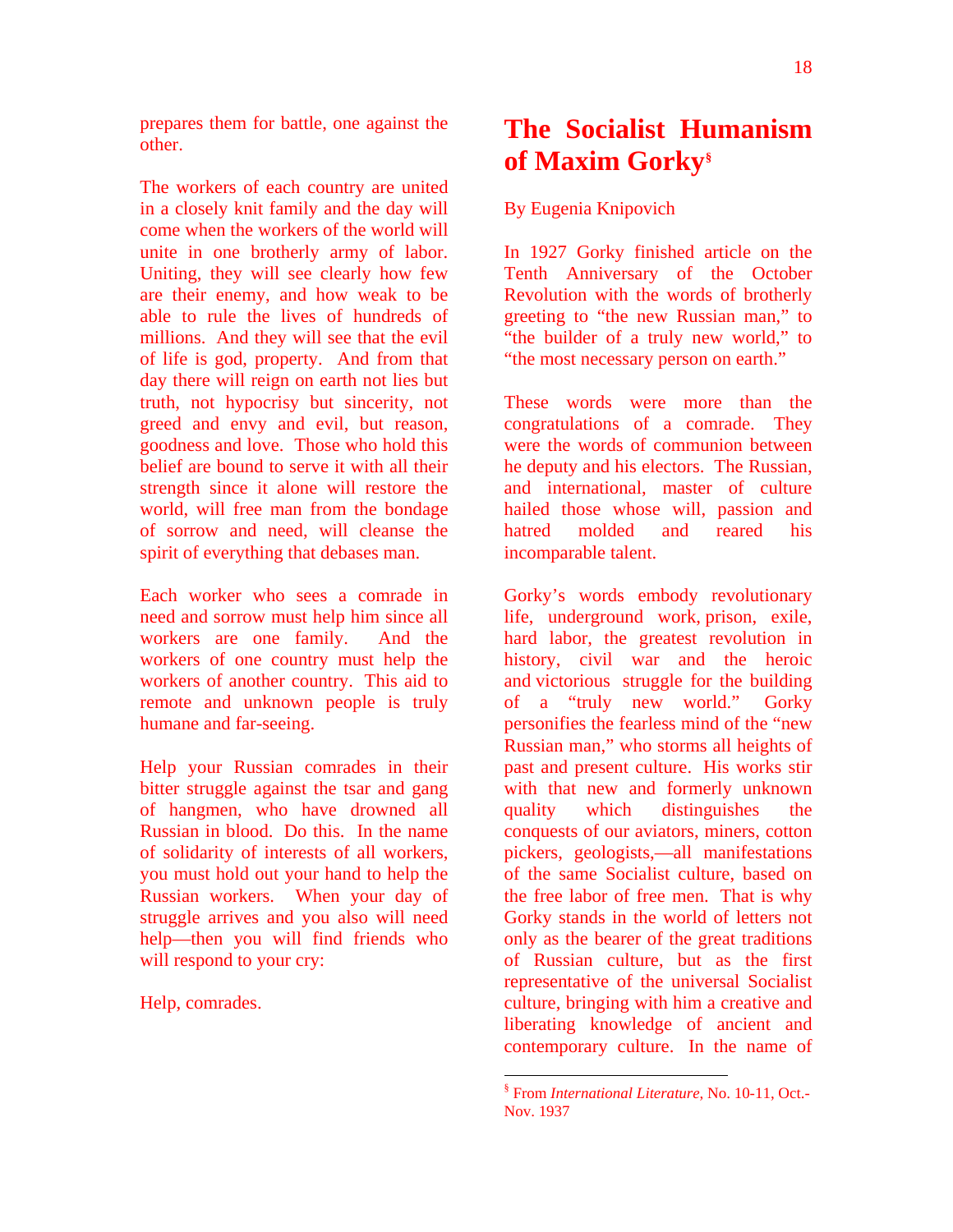millions he can demand the fulfillment of all the promises made by the humanists of bourgeois revolutions.

Past culture has nurtured for mankind many wonderful conceptions, liberty, harmonious development of personality, the rule of reason, the brotherhood of peoples, equality, justice. However, in a world founded on private property, on wolfish egoism, on forced labor, they remained visions. Loyalty to the great ideals of the past, which penetrates the works of the "prodigal sons" of bourgeois culture, is accompanied with expressions of agony, bitterness, impotence and alarm.

Gorky, in the cultural world, is endowed with special privileges, as the "representative" of a many-millioned master, a master conscious of his rights, armed with revolutionary theory, disciplined and educated by free labor. In the possession of this master the great concepts, values, slogans of the past acquire for the first time actual, not abstract and hypocritical meanings. And in the name of this new master Gorky has a solution for every problem that had tormented the lone keepers of the great cultural treasures. Each reply had been brought with their life and blood. And Gorky also paid for them with his own blood.

This determines the specific nature of Gorky's humanism.

Gorky was first known as a romanticist, but his romanticism was born not of disillusionment with the world, not denial or evasion, substituting for the living reality always accessible to the creative hand of a master, picture world, personal, invented and sterile. To such "individualistic" romanticism Gorky contrasts another kind, which "springs from man's consciousness of his bond with the world and the confidence of creative powers which this consciousness evokes." This type of romanticism Gorky called "social, or the romanticism of collectivism." "It is only now being born," wrote Gorky in the period of the "disgraceful and infamous decade, and its owner is the class which is entering life as the carrier of the Socialist idea of liberating mankind from the clutches of capitalism, as the carrier of the idea of free and brotherly labor of the Socialist system."

Yes, Gorky was both a realist and a romanticist. But his romanticism had the same qualities as the romanticism of the creative Soviet people today.

For our pilots and scientists, our statesmen and workers also dream. Their visions have created new lakes, have turned the course of rivers, have opened new airways as important historically as the routes traced by Columbus and Vasco da Gamma, have produced new flora and fauna; what is most important, their dream has remade the remaker of the earth—man himself. The dreams of a Bolshevik-Leninist, of a man of Stalin's epoch, are creative. Tomorrow the dream becomes a plan, and the day after countless loving hands are carrying it out.

All of Gorky's works from the romantic legend to the realistic would confirm this orientation to the future, this faith in collective labor.

To the humanism of the masters of Western culture Gorky contrasted proletarian revolutionary humanism of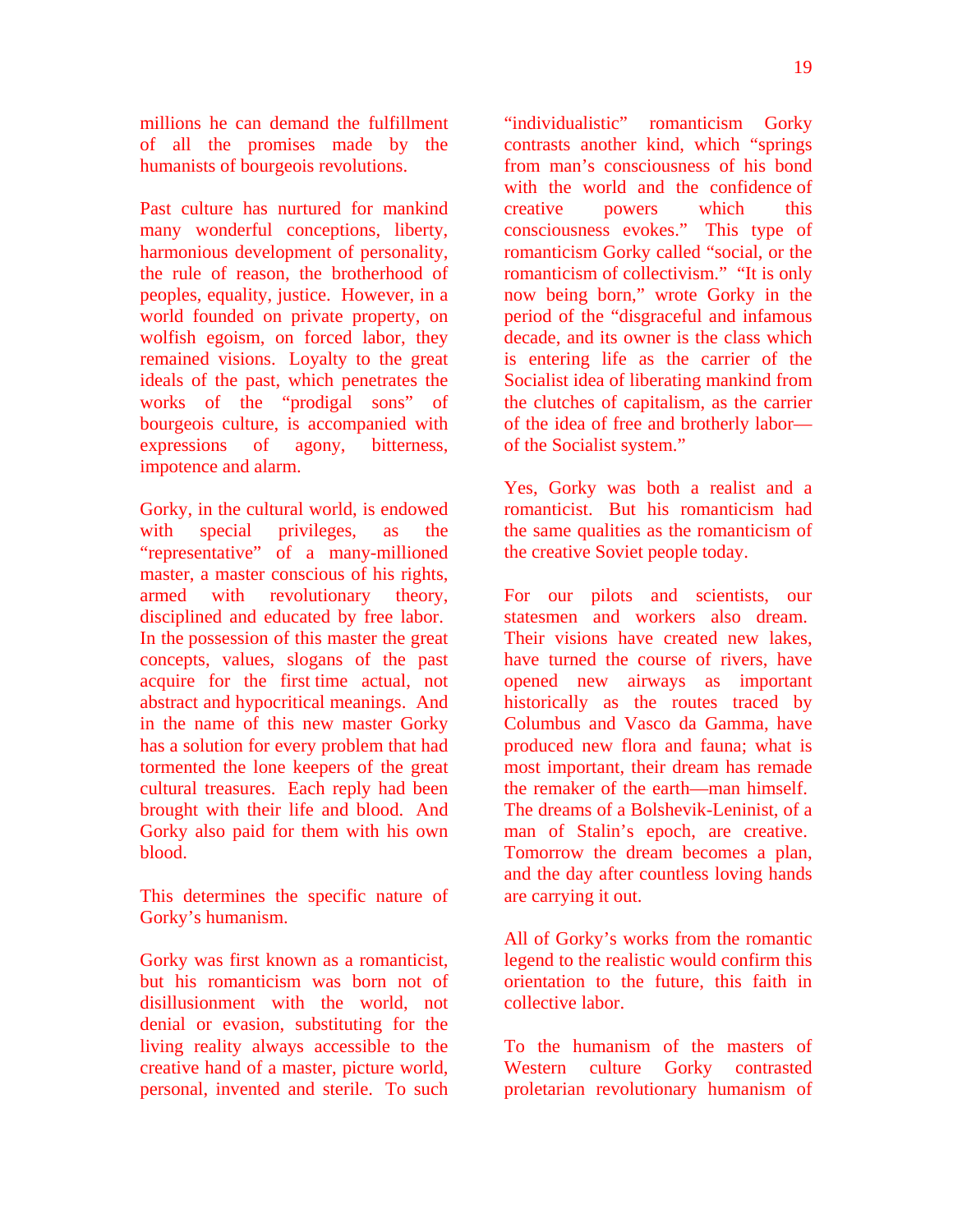pity the humanism of truth, which is "above pity"; to gentle scorn—the severe demand to respect man; to the cult of "autonomous personality"—the glorification of the great mass of individuals, the real creators of cultural values. To the imagined superman Gorky contrasts the fighter, who has grown to the stature of a titan in the revolutionary battles of his class. Gorky, insisting upon the tie between the artist and the world, exposes the illusory nature of art isolated from reality.

At the same time—and here, again, the deeply proletarian nature of Gorky's humanism declares itself —every genuine protest against bourgeois terror, every expression of discontent with the unjust world of private ownership, every act of devotion to the cultural heritage of the world is near and dear to him.

That testimony of "the death of a world" which the great modern humanitarian artists have left us, in one form or another, is consummately presented in Gorky's works. Hatred of the capitalist system, which in the work of the best Western writers is often feeble and unfocused, has, in Gorky's writings, a creative function, merges with active love of the new society being built. Lastly, the charges of the murder of man, which the humanists of the West bring against the old world—in Gorky's works these charges go deeper and further; they force a reckoning with the old world in the name of humanity, in the name of the emergent new world.

Wretches? Gorky saw and portrayed wretches more ghastly than any monster of the Russian and Western decadence.

Here is Igosha, the Nizhni-Novgorod half-wit beggar, hungrier, more hunted than an animal. Here is Panashkina, with blue blood rot in her veins, walleyed, dreaming of "an affair with an officer not lower in rank than a lieutenant." Here is the "dog's mother," whom misfortune has crazed, whose companions are a pack of stray dogs. And finally—"mother Kemskikh" mad-woman with a fit brood of seven children—cripples and idiots, for whom she sacrifices her life. A starved bitch who feeds her puppies on garbage is more dignified than this morsel of ridiculously suffering womanflesh.

Man's brutality? What writer has a more appalling kindergarten of abused children? Jacob (*The Three*), sweet Bubenchik (*Among People*), Koska Ulyucharev (*The Spectators*), etc. They perish not so much from barbed inhumanity as from dull indifference. Similarly, in women's lives, Gorky lays bare their torment. They are beaten not out for cruelty alone but because on them the men folk avenge their own sufferings—the anguish and humiliation of their degraded and oppressed lives. Such is the fate of Nilovna (Mother), Orlova (*The Orlov Family*), Nikon's mother (*Summer*), etc.

To Gorky, however, unlike some Western writers, this world of wretchedness was not fixed and immutable, not the creation of man but of the bourgeois. It is not the mutilated but the mutilators who must answer for these crimes.

Gorky's protest against injustice began when as an eight year old child he saw his stepfather beating his consumptive mother.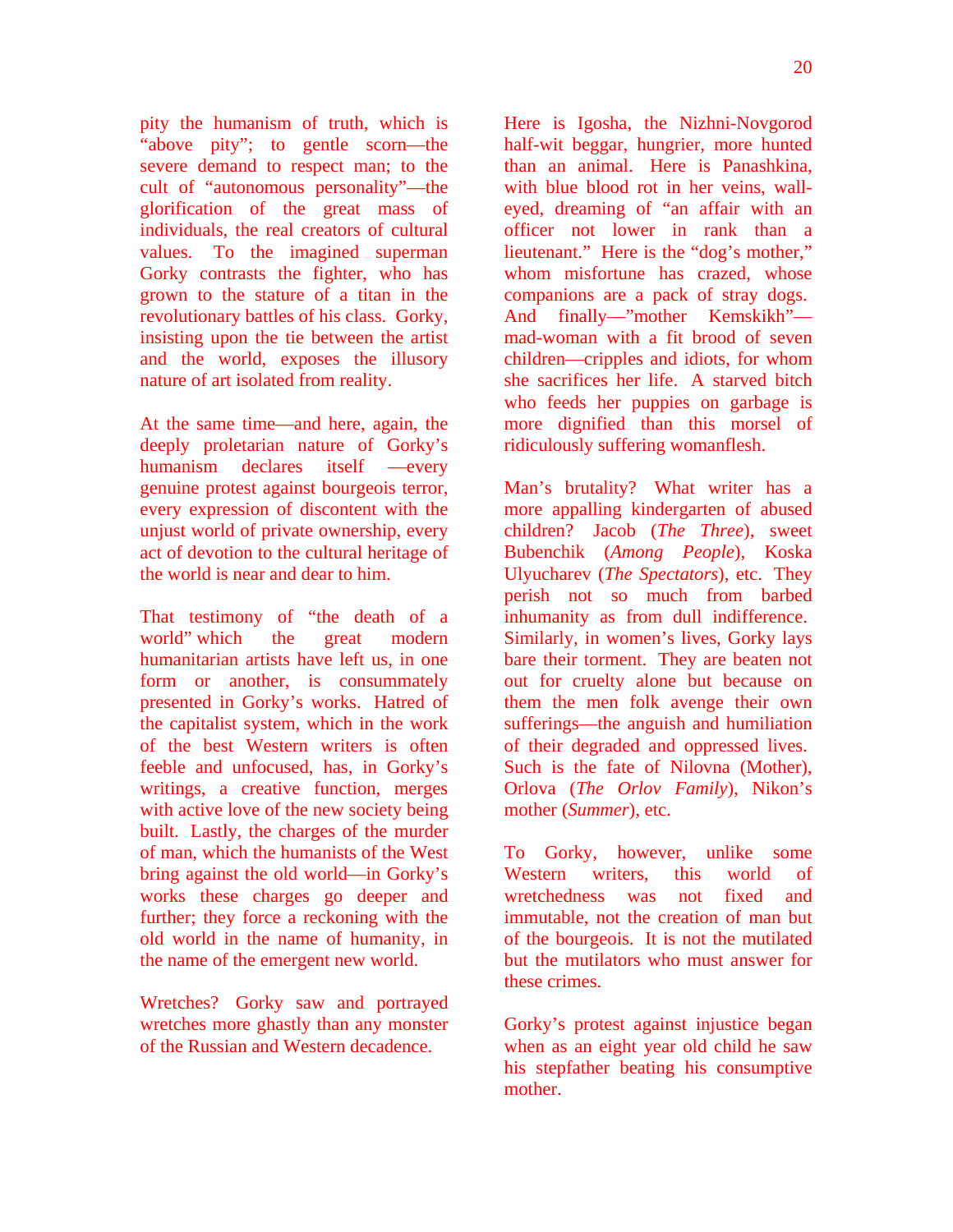"I heard sounds of the beating, broke into the room. I saw my mother, who had fallen on her knees, lean her back and elbow against the chair; her back was arched with pain and she was groaning. Her head was thrown back and her eyes glittered with terror and fever; and he, neatly dressed in a new uniform, kept kicking her in the breast with his big heavy foot. I grasped a knife from the table —it was a bread knife with an ivory and silver handle. It was the only article of my father's left to my mother—I gripped it and with all my might struck my father in the side."

Gorky knew from experience that justice is not restored, "once and for all," that "each time the fight begins anew."

One must crush the brothel "bouncer," who drags a drunken prostitute by the feet, while her head knocks against cobble-stones (*Among People)*; one must crush the underworld scum, who perform their vile, blasphemous ceremony on the student at the flop house (My *University Days*); and one must, even at the cost of one's life, attempt to rescue the tortured woman of whom Gorky writes in *The Conclusion.*

*The Conclusion* was founded on an episode during Gorky's wanderings in Russia in the nineties of the last century [1890's]. These barbarities inflicted on a woman actually occurred in the village of Kandybovka. Gorky told what he had seen but he left unmentioned what he had done. A passerby—Alexei Peshkov (Gorky) threw himself on the tormentors, was given a beating that almost finished him, was flung into the bushes, to be picked up by a chance pedestrian who carried him to the

hospital. However, the memory of this chivalrous passerby remained alive in the village. In 1936, more than forty years later, the daughters and granddaughters of women who had suffered like that tortured one, members of the Kandybov collective farm, sent Gorky a warm letter full of love and gratitude. They described their work, their present life—the life of free and equal Soviet women—and invited him to visit Kandybovka and see the changes with his own eyes.

Gorky saw the truth in the person of a tormented bloodstained woman; and for her blood he shed his own.

Gorky won the treasures of human culture, reached the highest levels of humanism through continuous fighting.

Gorky with his rich life-experience more than any other writer realized that labor id the foundation of culture, that every great work of art comes from the people. To Gorky a genuine artist was one whose works reflect the deep and vital processes of society, whose works mirror and entire epoch.

Patiently and lovingly Gorky recreates the figures of those industrious masters of Russian culture, who were in such close touch with life, those wonderful people who do honor to the human race by the worth of their lives,. Tolstoy, Chekhov, Korolenko, Karonin, Kotsubinsky—in each Gorky marks their perseverance, these men who helped beautify the earth, by attacking in the name of life and the dignity of man, stagnancy, ignorance and violence.

And above all these great men, in Gorky's memory, towers the huge image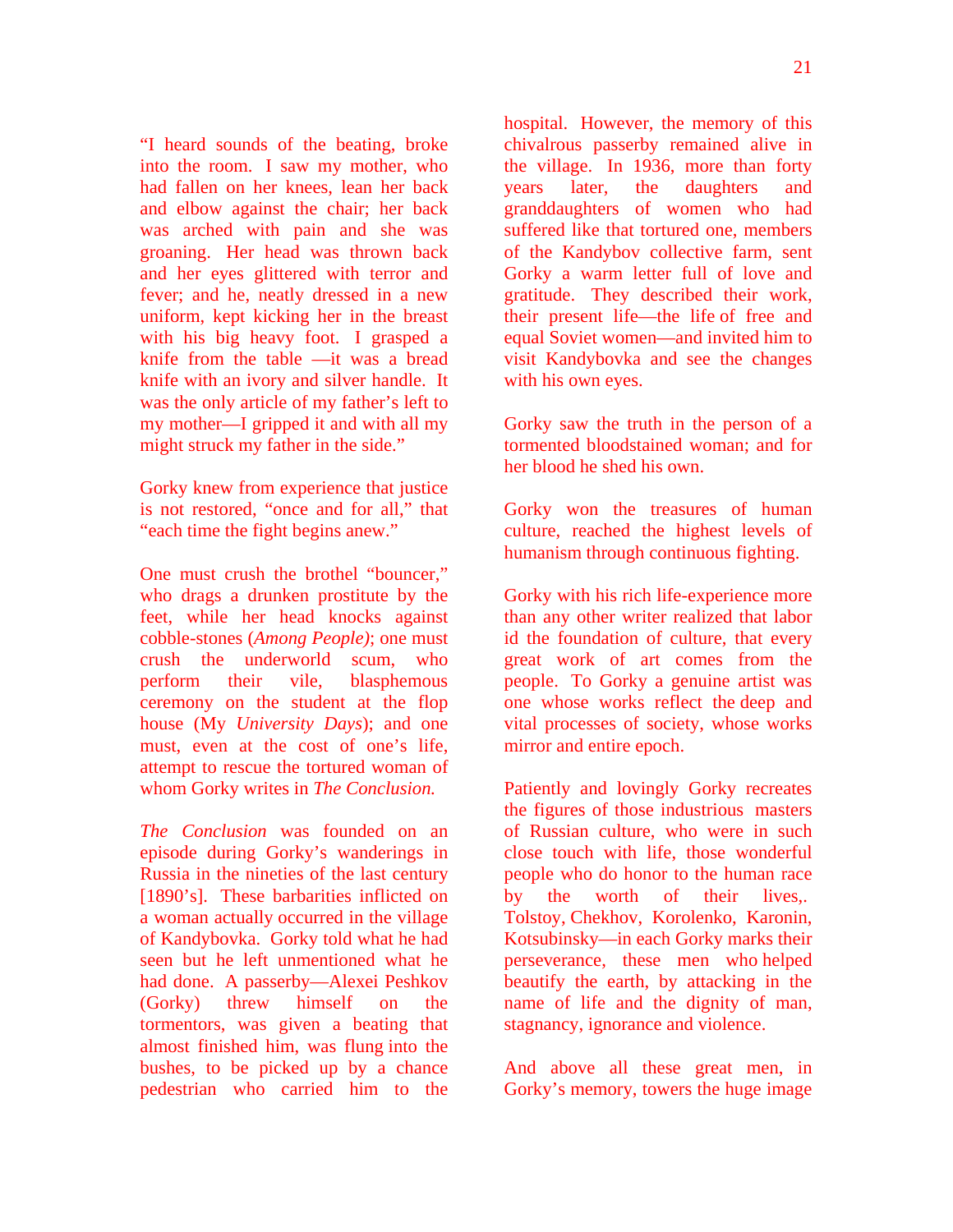of Leo Tolstoy, the image of a demiurge, a universal man, whose creative powers are so immense that "it seems as if he shall rise, wave his hand, and the rocks will begin to stir, and everything shall quicken, make itself heard, speak up in different voices, about themselves, about him, against him."

How can the world "refuse happiness" to such a man? He is real, bred on the creative forces of an entire epoch. The works of such people when taken of by the masses remake man and consequently the face of the earth.

To the cook Smury, one of the best stepsons of tsarist Russia, "the proper book," the one he looks for, is a weapon in struggle; and in Gorky's understanding it is in truth a formidable weapon. One who has come into contact with such works of art becomes aware of his human dignity, of his right to happiness and beauty, to a life worthy of man—and demands them.

Gorky has left us unforgettable pages describing his first communion with great works of art, describing the joy and pain of awakening to new levels of understanding. Gorky describes his introduction to Pushkin, to the musical lines "so easy to memorize, that festively adorned everything they mentioned; this made me happy and my life easy and pleasant. The poem sounded like chimes of a new life. How fortunate to be literate!"

Then his discovery of Balzac! Gorky describes how he found doubles for every character created by the great realist, in the people around him. How old Grandet helped him understand his avaricious grandfather, who refused to feed his wife and grandson, and how the very image of old Grandet shone with new light and new truth from this verification in real life.

The capitalist world not only forces a physical half-life upon the worker; it stultifies him, it fosters ignorance, superstition and savagery. "Consciousness" in a capitalist society is limited to the few privileged "specialists" who in the capitalist "division of labor" have drawn this assignment. And it is against these "few," against the bourgeois intellectuals, hangers-on of capitalism, usurpers of cultural treasures, parasites on creative thought, that Gorky directs his stern on creative thought, that Gorky directs his stern and shattering wrath. The greedy commercial attitude towards cultural values, the fooling around with ideas which the life ferment of a real artist has paid for—this, to Gorky, is sacrilege.

The roots of culture are in the creative potentialities of he people, and Gorky blasted those who stood between the masses and culture, stole from the people their lawful inheritance, blasted them as imposters and thieves, "empty bags" inflated with other people's words and ideas. Gorky knew well who these charlatans were—they were his persecutors all his life. They squeaked about "the end of Gorky" when *Mother,* that artistic manifesto of revolutionary humanism, appeared, these were the hysterical advocates of suffering and humiliation (for others) who slandered Gorky when in 1913 he had the courage to speak frankly about the "truths" of Dostoyevsky. It is they, then white émigrés or "mechanical citizens" of the Soviet Union, who poured feeble,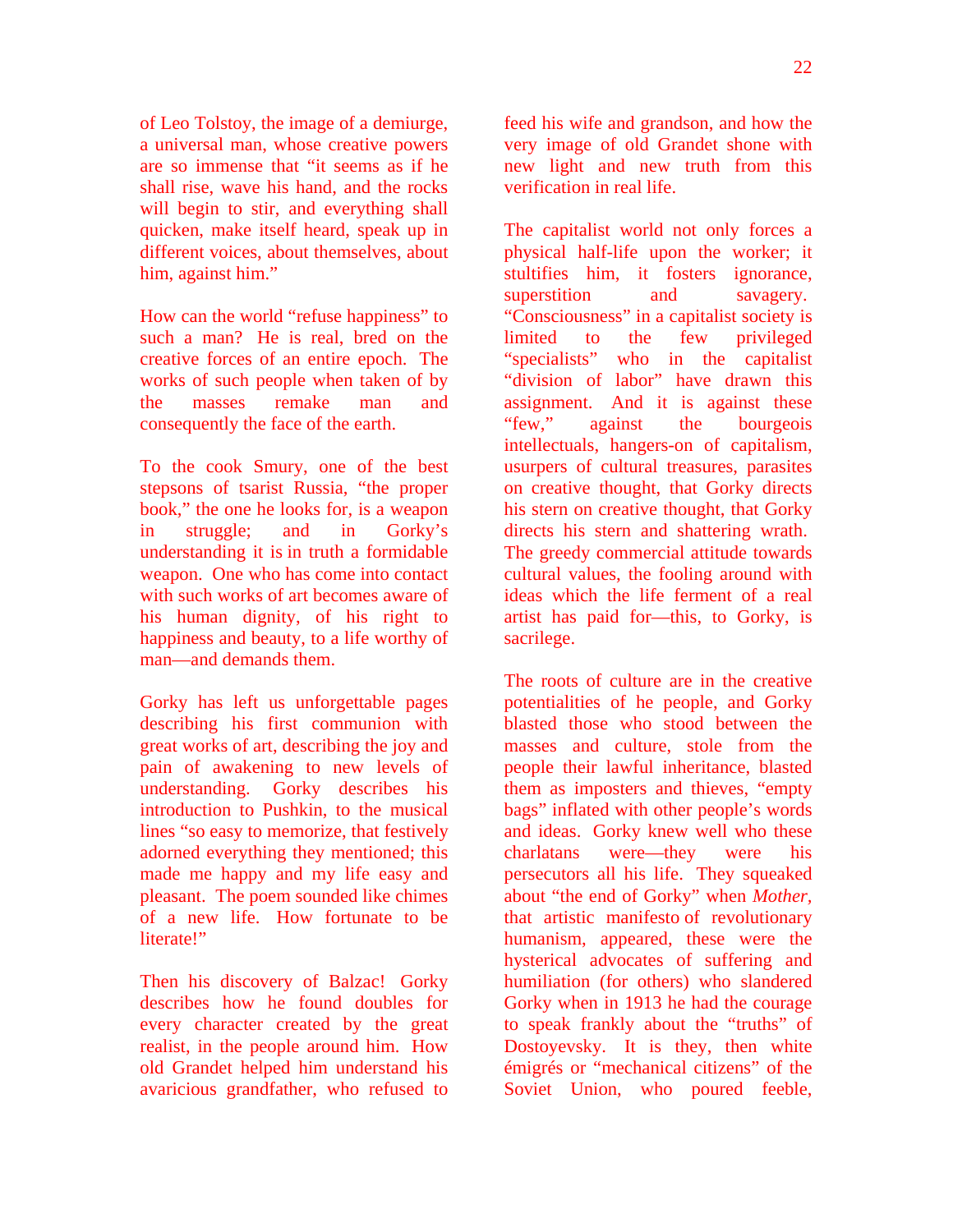insolent libel on the name of the greatest contemporary fighting artist. And it is they, who through Radek and the Trotskyite traitors, who had penetrated into Soviet literary organizations, attempted to soil with false words the name of the founder of Socialist literature.

Gorky was tireless in exposing these people, exposing their cowardice, futility and treachery. Such is Klim Samgin this half-man, ruled by fear and lies, who shrinks from action, all his life seeking a "third way" between revolution and bourgeois counter-revolution. Never in world literature was bourgeois individualism so comprehensively exposed, and stripped of its pretensions as in *The Life of Klim Samgin*. Klim Samgin is a vacuum enclosed in phrases. Cultural values are phrases to him; those created them, the people, are nothing to him. As a characteristic feature of the "criticalminded" bourgeois intellectual, Gorky in the fourth volume of his epic points out the complete indifference of Klim Samgin toward Tolstoy's death.

Mental parasitism, emptiness, worship of his own non-existent personality brings Klim Samgin very near to that offspring of decaying capitalism most despised by Gorky—the provocateur. Klim Samgin did not work in the tsarist secret police but the atmosphere of the secret police permeates this "critical-minded" individual's whole life. An empty soul leading an empty life, the provocateur, to Gorky, was one who could not keep from doing evil through the fear that otherwise his "quite life" might be disturbed. A provocateur is the quintessence of the corrupted, whose worldly wisdom is shuffled along walls,

never contradicts, so that nothing need be changed, so that one should never have to make any decisions, never have to act by one's own free will. This paralyzing passivity, actively harmful and corrupting, this drag toward stagnancy Gorky embodied in Karamor, the "useless man," and in the most loathsome of provocateurs—the potential provocateur—Klim Samgin. Those with whom Klim Samgin feels most compatible, most secure, most soothed in his twilight indecision, inevitably turn out to be agents of the secret police. Samgin is more dangerous than the provocateur, because he contrives to make cowardly inertia a value, seeks to endow it with tradition, decorate it as a preserver of "human personality." These seducing in activities of Samgin's are more disintegrating to revolutionary action and consequently more effective than the activities of provocateurs.

A. A. Lunacharsky was correct when he wrote: "No, it is not true that we can allow the dead to bury the dead. The old saying is false, and this is expressed in another proverb: 'The dead snatch the living.' Yes, the dead snatch the living; the social corpse, the dead class, the dead mode of life, the dead religion have an after-life of vampires; they are not still in their graves but return among us. They rise with the fumes from the chimney of the crematorium and again settle down on earth and cover it with black filth."

Did not the voice of Klim Samgin's "original personality" echo in the confessions of the Trotskyite-fascist conspiracy, this "black filth," during the trials of 1936-37? And Gorky deals ruthlessly with another outgrowth of the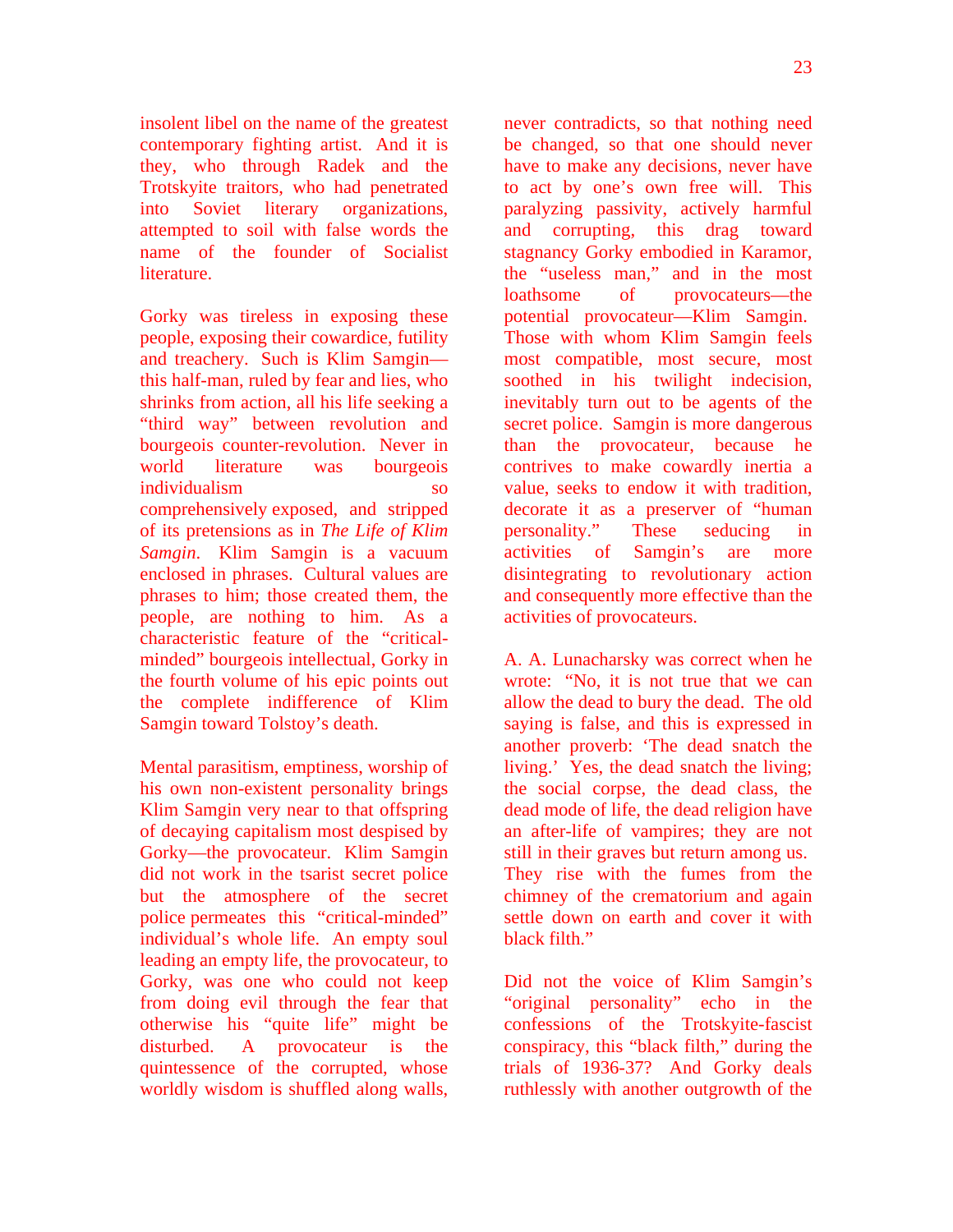same philosophy—passive pity and consolation. Luka (In *the Depths*), Markusha (*The Life of Matthew Kozhemyakin*), Serafim (*The Artomonous Affair*), the old apiarist (*A Story about the Unusual*)—all expose these "consolers," these "teachers of life." Gorky himself did not immediately understand this cunning and odious breed of the old world. In the figure of Luka he does not yet completely reveal that deep contempt of man and his sufferings which make him console only so as "not to disturb the rigid peace of an all tolerating frigid soul." (About *Plays*) This characteristic of "the teacher of life" is impressively exposed; their hidden aim: to muddy the soul of man with words, so that he should become so sluggish for discontent and action, is revealed. And "the consoler" is shown finally in his inevitable "social function," as secret counter-revolutionary, the underground agitator against the "restless people" the Bolsheviks who "demolish life."

The philistine nature's sluggishness and disgusting clammy indifference—this is the core of the "original personality's" individualism, of the "humanism of pity and consolation." Gorky undresses these two fetishes, strips them of their ceremonial robes, makes them stand forth in their hideous nakedness as the quintessential expressions of philistine morbidity.

Studying the changes in the life of the bourgeoisie, Gorky analyzed two generations of Russian capitalists noted the fate of the "fathers"—the plunderers of the period of preliminary accumulation , and the different destiny of the "children."

"We should not paste the class label on a person as we are used to doing," wrote Gorky in his article *About Plays*; "the class feature is not a mark, it is something internal, biological, of nerves and brain." This is why Gorky does not give us the "capitalist shark" of poster presentations. The awakening of class instinct in Ilya Lunin (The *Three*) or Matthew Kozhemyakin, an awakening that shocks the heart and reason, Gorky depicts as a dialectic artist, organically understanding what "social environment" means. And at the same time Gorky's portrayal of capitalists (Ignat Gordeyev, Ilya Aratamov, Saveli Kozhemyakin, Vassa Zheleznova, Yegor Bulychev) is far from the weak-minded slogan: "Look for good in evil and evil in good," with which the Trotskyite "critics" attempted to mislead Soviet literature in its struggle against the enemy.

Gorky does not "sympathize" with the merchant Yegor Bulychev or the factory owner Vassilissa Zheleznova because one of them is an "honest" man and the other a "devoted mother." No, he shows how protery consciousness mangled and disgraced splendid human material, perverted wholesome instincts, turned the passion for creation, for beautifying the earth into a pursuit of shadowy, stolen profits. Yegor and Vassilissa (of the second version) themselves understand that their service to the "cause" is senseless and unreal. Unreal because in the case of the factory owner Zheleznova her "heir" as well as the merchant Artamonov's son become Bolsheviks, and Yegor Bulychev, when revolution breaks out, declares that he had "saddled the wrong horse," that he, "the man," found himself robbed of money.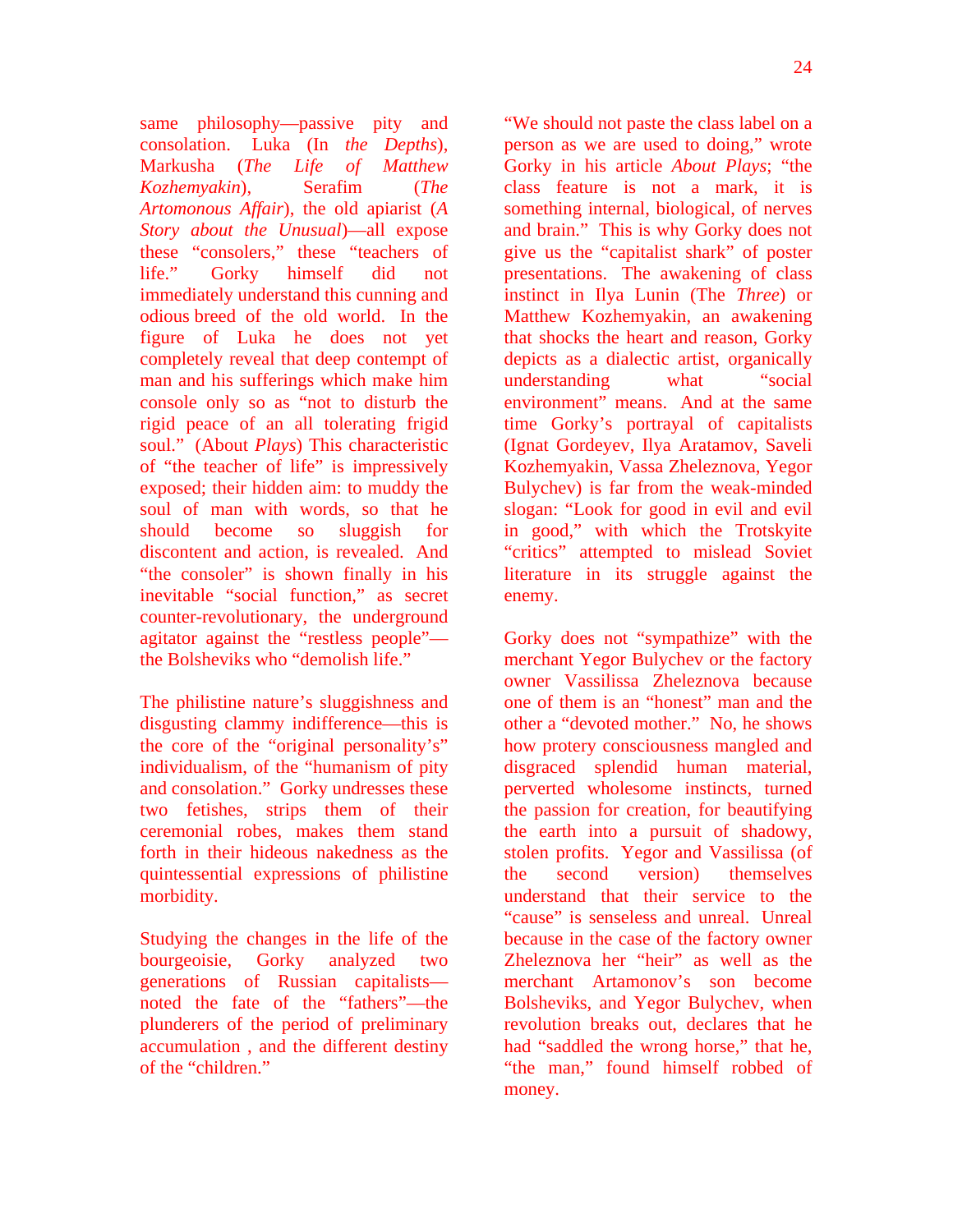Having made the rounds of capitalist society, high and low, in prerevolutionary Russia, Gorky through the remorseless witness of his characters, pronounces death sentence on that word. But from the outset Gorky understood the Leninist dictum that the national crisis is the forerunner of the approaching revolution, that intensified distress gives intensified force to man's protest against his oppressor, that together with decay of "one world" another is being born; and facing the old world, in struggle, man rises to his own full height.

"...On the huge steppe, barren and waste, a huge thousand-handed man moves in great circles, ever wider girthing the earth, and in his path the dead steppe comes to life, quivering juicy grass shoots forth and everywhere towns and villages emerge; and he strides ever on, farther towards the edge, sowing what is live and human.

"Then one feels toward people a new tenderness and respect; feels in them an inexhaustible vitality that can vanquish death, that eternally transforms what is dead into life, moving toward immortality by mortal roads—death overshadows people, but it cannot engulf them."

At times during his wanderings in Russia Gorky conceived his hero as a folk image—Mikula, Ilya, Vassilissa the Wise, for example—figures in whom the toiling people embodied its faith in its own measureless creative power. But to Gorky this "thousand-handed man" is not a featureless incarnation of stormy, elemental forces. His novels, biographical sketches and short stories, his autobiographical writing and

journalistic work show with what untiring care and devotion he worked to save from oblivion, from featureless anonymity the protean figure of his hero—the man who adorns the earth. The creative personality was to Gorky the greatest value in the world.

And if the "original personality" of Klim Samgin, the individualism of emptiness, sluggishness and property owning conceit when in contact with revolution turned into "a dirty bag, filled with worthless angular things," then at the same time the awakening of revolutionary conscious revealed and raised up the millions of human personalities, crushed by capitalism. This transformation of man is not "a miracle" for Gorky, no sudden transfiguration. In all his works there are tributes to the mighty impetus of creative force that seeks liberation, that shows even through the scum of "swinish filth" of bourgeois society; the healthy, creative forces break through, good, human things grow, protecting and justifying faith in regeneration to a free and noble life.

Grandmother Akulina Ivanovna, the workers Tsiganok, the boarder "Gooddeed," the cook Smury, the bakers, icon painters, typesetters, stokers, the student Gury Pletnyev, the Narodnik Romass—imposing is the gallery of wonderful Russian people, strong and sweet individuals, who have preserved inner beauty, dignity and courage through the unbearable hardships of Russian life, despite the efforts of the "teachers" and "masters" to blot from man his human countenance.

Gorky knew that in the brutishness and ignorance of workers the guilty were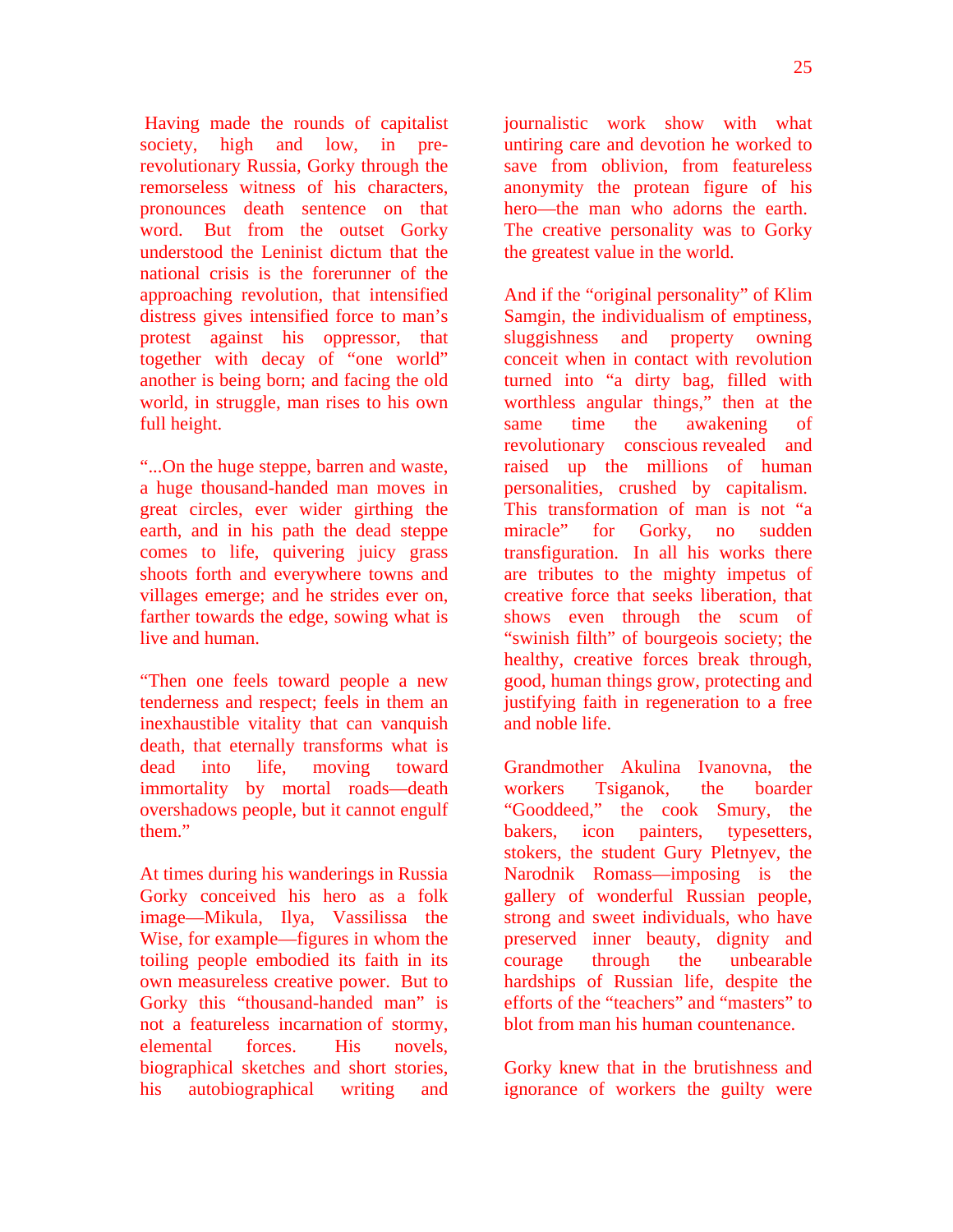those who had driven them into beastly existence Gorky noted how these oppressed and degraded victims of capitalism at the first possibility reveal creativeness and human dignity. He marked their instinctive esteem for skill and labor—and he knew these responses to be the foundation of human culture.

In *The Life of Klim Samgin* and *Foma Gordeyev*, in stories and autobiographical narratives (*Among People*) Gorky pictured collective labor, which—if only for a short time—gives him the wonderful release and contentment of self-fulfillment. Collective work even under conditions of capitalism creates "a legion of labor" among people which anticipates the time when labor shall be "a thing of honor, valor and heroism," as it is in a Socialist society.

These recurrent witnesses of glowing humanity, of the transformation of man through labor, love, friendship, contact with works of art, permitted Gorky to view the world with elation.

"I passionately want to live—live so that the old stones make merry and the white horses of the sea rear and prance still higher; I want to sing a hymn to the earth so that, drunk with praise, she should with more abandon unfold her riches, display her beauty, inspired by the love of one of her creatures—man, who loves the earth like a woman and burns with ardor to impregnate her with new beauty."

On the Ukrainian steppe a peasant "who feeds the world" died; an ordinary "little man" left the world; but thinking of his work "it seems astonishingly great." But then, between Sukhum and Ochemagari,

a "new young eaglet" was born; the mother, just up after its birth, gazes at the sea, the forest, the mountains and the face of her new-born son, and "her eyes, washed with tears of agony, once more become amazingly clear, blossom and burn with the blue flame of inexhaustible love."

Countless people, whose paths crossed Gorky's, who stored up in his soul the "honey" of their experiences and knowledge, also pined for a nobler life, grieved for vainly perishing forces.

All the imperceptibility small, who do "great things," all the downtrodden, oppressed, bitter and furious, all whose strength and abilities are unused—all shall find the right road, because there is a force—and Gorky always knew of it which is the touchstone of genuine human character, which draws out of man his best humanity. This force is revolutionary consciousness.

In *Enemies* and *Mother* Gorky depicts the revolutionary movement and revolutionary ideas first of all as factors restoring in man what is most human in him. The flame of revolution, the struggle for the building of a new world, burns out in man the petty bourgeois dross deposited in him. Man is transformed while transforming the world. Revolutionary, proletarian, Bolshevik humanism—this is Gorky's answer to the "accursed problems" which tormented the great humanists of the West.

Not the last feeble offspring of bourgeois humanism, not a fictive titan and creator, conjured from the past, are called upon to solve these historical problems as inheritors of the great legacies of the